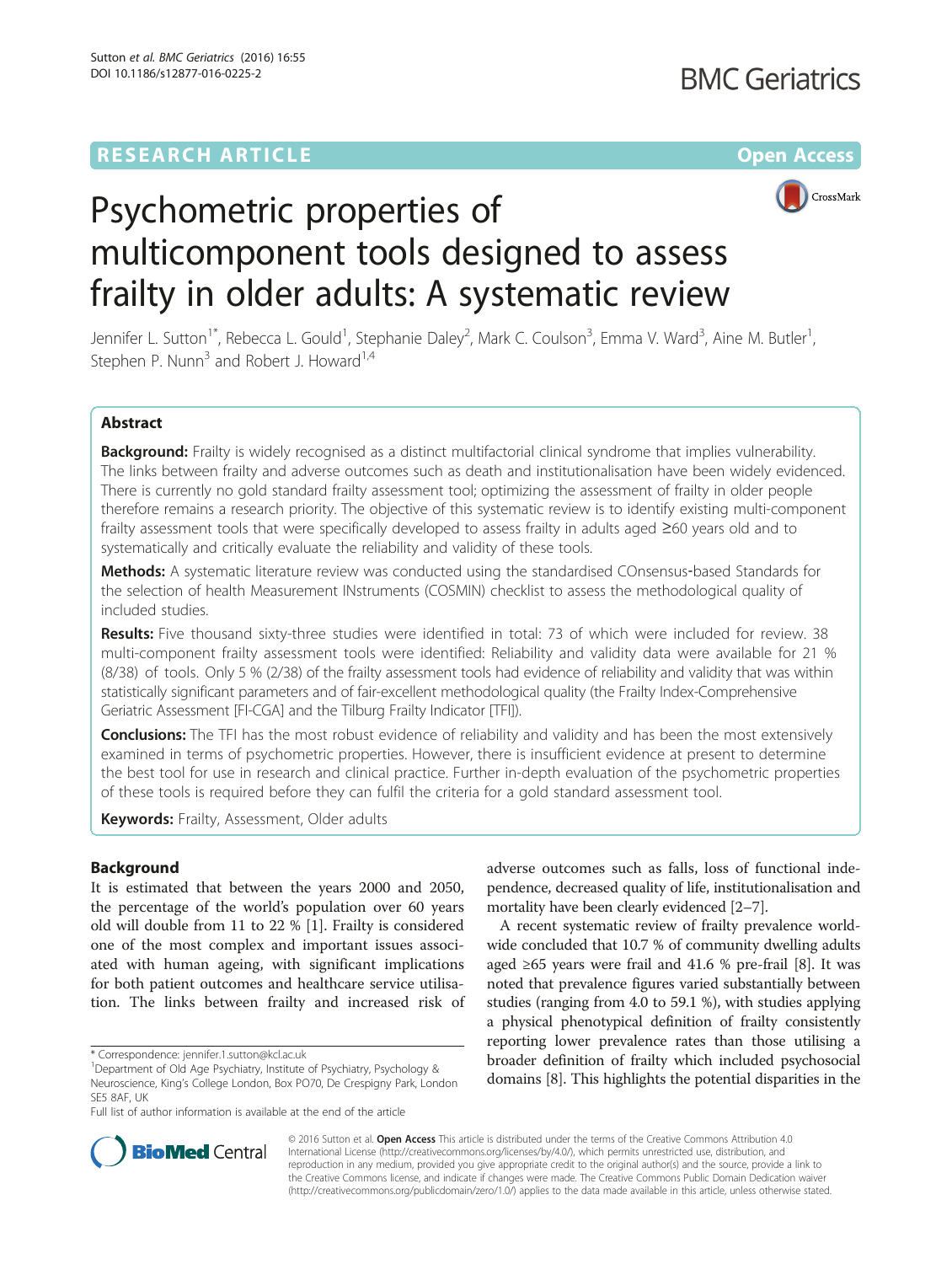identification of frailty depending on the definition of frailty applied.

The issue of identifying frailty is compounded by the fact that there is currently no universally accepted operational definition of frailty. A recent Delphi methods based consensus statement on frailty concluded that additional research into clinical and laboratory biomarkers of frailty is needed before an operational definition of frailty can be achieved [[9\]](#page-17-0). However, expert agreement was reached on the basic theoretical underpinnings of frailty; the results of which were reflective of the defining characteristics of frailty for which there is a consensus in the literature. It is widely recognised that frailty is a distinct multifactorial clinical syndrome or state that is separate from, but often associated with, disease and disability [[9](#page-17-0)–[11](#page-17-0)]. Frailty is considered to be a dynamic, non-linear process characterised by decreased reserves and resistance resulting in poor maintenance of physiological homeostasis [[10](#page-17-0)–[12\]](#page-17-0). The dynamic nature of the frailty syndrome gives rise to the potential for preventative and restorative interventions.

Many models have been suggested to conceptualise frailty, however, at present there is no gold standard. The two models which have the largest evidence-base and are the most widely accepted are the Cardiovascular Health Study (CHS) Phenotype Model [\[13](#page-17-0)] and the Canadian Study of Health and Ageing (CSHA) Cumulative Deficit Model [\[14](#page-17-0)]. The CHS Phenotype Model [[13\]](#page-17-0) establishes a frailty phenotype with 5 variables (involuntary weight loss, self-reported exhaustion, slow gait speed, weak grip strength and self-reported sedentary behaviour), whereas the CSHA Cumulative Deficit Model [\[14](#page-17-0)] measures frailty via an index of age-related deficits including diseases and disabilities.

A wide variety of tools to screen for, diagnose and measure frailty have been developed based on models of frailty. However, at present no existing assessment tool is considered to be of a gold standard. In view of the predicted rise in the world's older adult population, the prevalence of frailty in this population, the evidenced links between frailty and adverse outcomes, and the potential for preventative and restorative interventions, the accurate assessment of frailty remains a significant clinical and research priority.

Six systematic reviews regarding the assessment of frailty have been published to date [\[15](#page-17-0)–[20\]](#page-17-0). One review focused on the identification of frailty assessment tools [[15\]](#page-17-0). Two reviews focused on the diagnostic test accuracy of frailty assessment tools; one reviewed the accuracy of simple measures to assess frailty [[16](#page-17-0)] and one reviewed the sensitivity, specificity and predictive validity of instruments based on major theoretical views of frailty [\[17\]](#page-17-0). A further review examined the criterion validity, construct validity and responsiveness specifically of Frailty Indexes

[[18](#page-17-0)]. These reviews focused on the appraisal of a specific subset of frailty assessment tools and did not examine all aspects of validity or explore the reliability of the tools identified. Only two reviews have reported an evaluation of both the reliability and validity of frailty assessment tools [\[19, 20](#page-17-0)]; the literature searches for which were completed in February 2010 and May 2011, respectively. Given the current vast expansion of the frailty literature, an updated review in this area is justified. The evaluation of psychometric properties was not the sole focus in either review [[19](#page-17-0), [20](#page-17-0)]. An in-depth evaluation of all available reliability and validity data for existing frailty assessment tools; including an assessment of both the methodological quality of the evidence presented and the statistical significance of the results has not been completed. Further, both of these earlier reviews included studies which reported the assessment of frailty via tools that were developed to assess alternative constructs such as disability rather than frailty per se. Tools that have been developed to assess alternate constructs will be based on alternative conceptual models and frameworks that do not represent all aspects of frailty; resulting in limited construct validity when applied to the measurement of frailty. Also, where a tool has been developed to measure a concept that is distinct from but linked to frailty, such as disability, there is a significant chance of confounding of the assessments results, leading to the inaccurate assessment and diagnosis of frailty based on disability factors alone. The inclusion of such tools in a review limits the conclusions that can be drawn in specific reference to the assessment of frailty. One review also included studies involving singlecomponent assessment tools such as grip strength as a single measure [\[19\]](#page-17-0). Given the multifactorial and complex nature of the frailty syndrome, a tool to assess frailty should be multicomponent to capture this multifactorial complexity and grounded within a robust evidence-based model of frailty. Tools originally created to assess an alternative concept but later applied to frailty assessment suggest a lack of theoretical robustness, as does the application of a single-component assessment tool to assess a multifactorial clinical syndrome. Consequently, the aims of this review were to: Systematically and critically evaluate the available evidence concerning the reliability and validity of multi-component frailty assessment tools that were specifically developed to assess frailty in older adult populations; establishing the tool with the best evidence to support its use in both research and clinical settings.

# Methods

# Search strategy

The following databases were searched on March 30 2015: Medline (1946–present), PsychINFO (1806–present), Embase (1947–present) and the Cochrane Central Register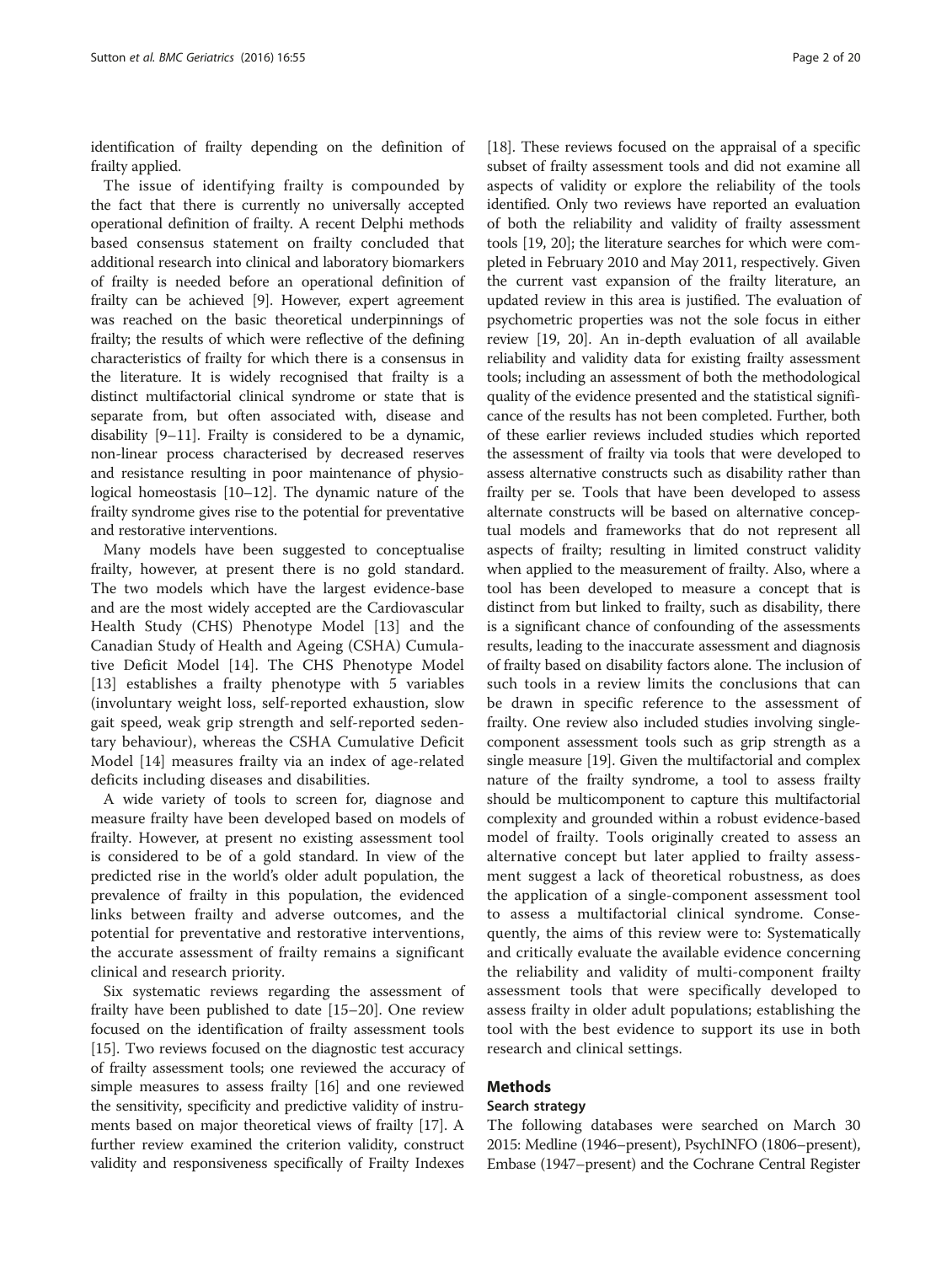of Controlled Trials. The search strategy used was: frailty AND (older OR elder\* OR geriatr\*) AND (measure\* OR assess\*). The reference lists of previous reviews concerning the measurement of frailty were also searched manually [\[15](#page-17-0)–[20](#page-17-0)].

# Selection criteria

Studies were selected for inclusion for review if they met the following criteria:

- Study participants were aged ≥60 years old.
- The study described a multi-component tool (defined as a tool that assesses  $\geq 2$  indicators of frailty. Single-component tools were excluded due to the multifactorial and complex nature of the frailty syndrome).
- The study described a tool that was specifically developed to assess frailty (tools which were developed for alternative purposes and then applied to measure frailty were excluded as they do not exclusively assess frailty, but may assess related constructs such as disability resulting in a potentially invalid assessment of frailty and misdiagnosis).
- The main purpose of the study was the development and/or evaluation of the reliability and validity of a multi-component tool to assess frailty.
- The study applied the original version of a multi-component tool to assess frailty (studies citing modified versions were excluded as reliability and validity data relate to the modified tool only and reviewing all modified versions was beyond the scope of this review due to the large number of modified tools identified in the literature).
- The study reported quantitative data (the study must have reported inferential validation, studies reporting descriptive data alone were excluded).
- Studies were available in English or were translated wherever possible.

Studies were screened and selected for inclusion by JLS.

# Assessment of the methodological quality of studies and data extraction

The COnsensus‐based Standards for the selection of health Measurement INstruments (COSMIN) checklist is a standardized tool for assessing the methodological quality of studies examining the measurement properties of health-related instruments [\[21](#page-17-0)–[23\]](#page-17-0). It assesses measurement properties in a number of domains: Internal Consistency (the degree of the inter-relatedness among

items), Reliability (the proportion of the total variance in measurements due to true differences among patients), Measurement Error (the systematic and random error of a patient's score that is not attributed to true changes in the construct to be measured), Content Validity (the degree to which the content of an instrument is an adequate reflection of the construct to be measured), Construct Validity (the degree to which the scores of an instrument are consistent with hypotheses based on the assumption that the instrument validly measures the construct to be measured), Criterion Validity (the degree to which the scores of an instrument are an adequate reflection of a gold standard ) and Responsiveness (the ability of an instrument to detect change over time in the construct to be measured) [\[22\]](#page-17-0). A 'gold standard measurement instrument is defined in the context of the COSMIN checklist as a valid and reliable instrument that has been widely accepted as a gold standard by experts in the field of its application [[21](#page-17-0)–[23](#page-17-0)].

Structural Validity (the degree to which the scores of an instrument are an adequate reflection of the performance of the dimensionality of the construct to be measured), Hypothesis Testing (item construct validity; the formulation of a hypothesis a priori with regard to correlations between the scores on the instrument and other variables e.g. with regard to internal relationships or relationships with scores on other instruments) and Cross Cultural Validity (the degree to which the performance of the items on a translated or culturally adapted instrument are an adequate reflection of the performance of the items of the original instrument) are assessed as part of Construct Validity [\[22](#page-17-0)].

With respect to scoring, each item in the COSMIN checklist is rated as excellent', good', fair', or poor' quality [[21](#page-17-0)–[23\]](#page-17-0). A rating of excellent' indicates that the evidence provided for that measurement property is adequate [\[21](#page-17-0)]. A rating of good' indicates that the evidence provided can be assumed to be adequate (although all relevant information may not be reported) [[21](#page-17-0)]. Finally, ratings of fair' and poor' indicate that the evidence provided is questionable and inadequate, respectively [\[21](#page-17-0)].

The COSMIN checklist was applied to each study and data were extracted by two independent, blind raters (JLS, RLG, MCC, AMB, EVW, SD, SPN). Any disagreements were resolved through discussion. Data were then extracted regarding the methods and outcomes of the statistical analyses employed in each study to assess the identified measurement properties of each assessment tool. The outcomes of the statistical analyses employed by each study were compared to the accepted statistical parameters of significance for said test as identified in medical statistics literature (see Additional file [1](#page-16-0) footnote). This allowed for the identification of statistically significant evidence of measurement properties testing.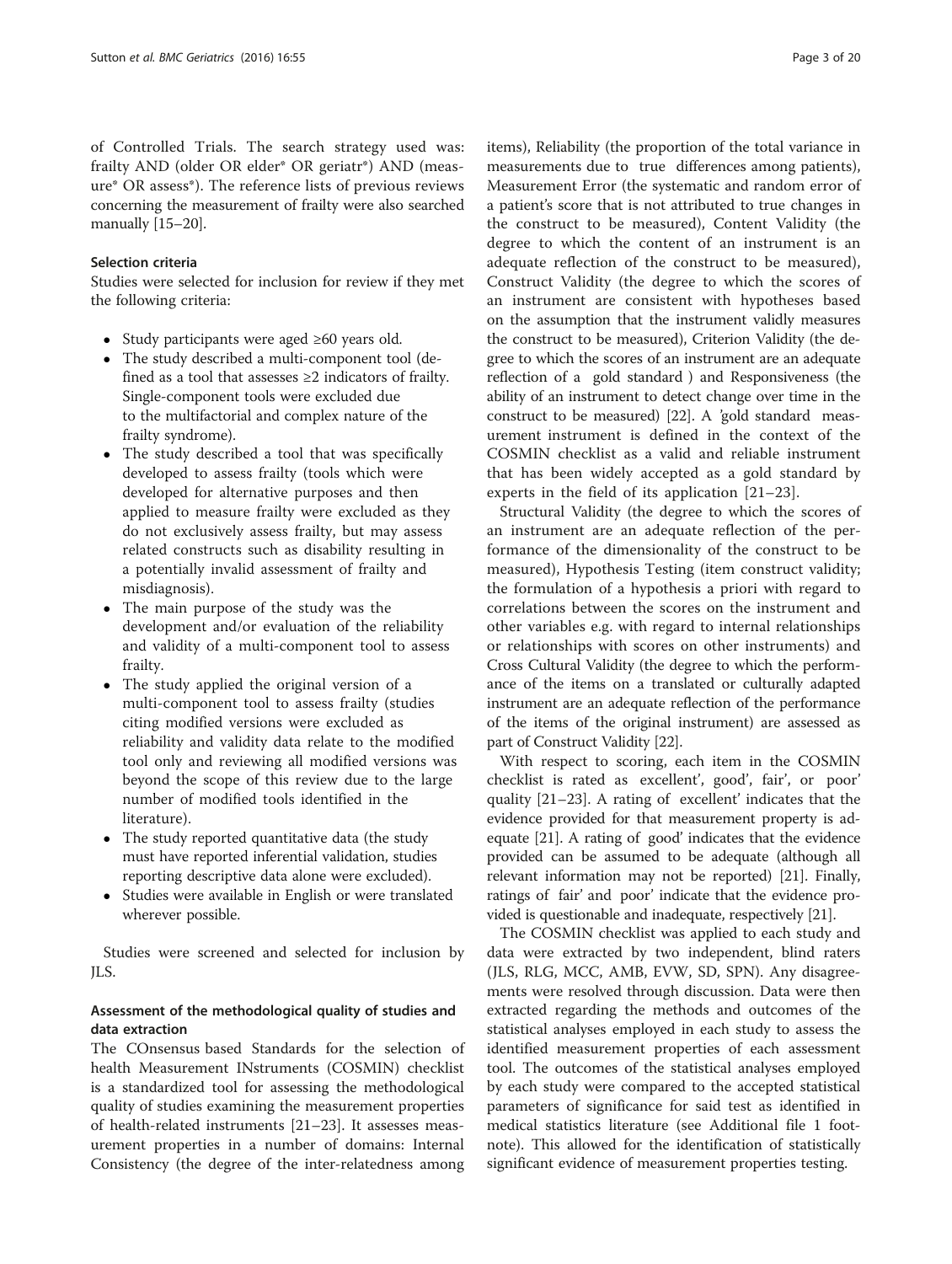# Reporting

This review followed the PRISMA standards [\[24](#page-17-0)] for reporting of systematic reviews (see Additional file [2\)](#page-16-0).

# Results

# Literature search and inclusion for review

Five thousand sixty-three studies were identified in total, 73 of which were included for review following assessment against inclusion criteria (see Fig. 1) [[2, 13, 25](#page-17-0)–[95\]](#page--1-0).

# Study characteristics

Thirty-eight multi-component frailty assessment tools were examined in 73 studies. The most frequently examined tool with respect to psychometric properties was the Groningen Frailty Indicator (GFI), which was assessed in 11 studies [\[27,](#page-17-0) [49, 54](#page-18-0)–[62\]](#page-18-0). The Tilburg Frailty Indicator (TFI) was also frequently examined, with 9 studies included for review [[55, 57, 88](#page-18-0)–[94\]](#page--1-0). Psychometric properties were assessed in 1 study only for 22/38 tools [\[25, 28](#page-17-0)–[30](#page-17-0), [34](#page-17-0), [38](#page-17-0), [44, 48](#page-18-0), [51](#page-18-0)–[53, 63](#page-18-0), [66](#page-18-0)–[68](#page-18-0), [71](#page-18-0)–[73, 79](#page-18-0), [86, 87,](#page-18-0) [95](#page--1-0)]. Prospective Cohort was the most frequently observed study design (22/73 studies) [\[2, 13, 25](#page-17-0)–[29, 31](#page-17-0)–[33](#page-17-0), [47](#page-18-0), [48](#page-18-0), [53](#page-18-0), [55](#page-18-0), [60](#page-18-0), [66](#page-18-0), [67](#page-18-0), [72](#page-18-0), [80](#page-18-0), [81, 86,](#page-18-0) [95\]](#page--1-0). In 54/73 studies the cohort was exclusively community-based [\[2, 13](#page-17-0), [25, 26](#page-17-0), [29](#page-17-0), [31](#page-17-0), [33, 34](#page-17-0), [38](#page-17-0)–[40](#page-17-0), [45](#page-18-0), [46, 48](#page-18-0)–[50, 52](#page-18-0)–[56, 59](#page-18-0), [63](#page-18-0)–[67](#page-18-0), [70, 71](#page-18-0), [73](#page-18-0)–[95\]](#page--1-0). The country from which participants were most commonly sampled was The Netherlands (26/73 studies) [[39](#page-17-0), [40](#page-17-0), [44, 49, 50, 54](#page-18-0)–[63](#page-18-0), [65](#page-18-0), [72, 74](#page-18-0)–[81](#page-18-0), [89](#page-18-0)–[93\]](#page--1-0). Followup data were available for 51/73 studies; follow-up periods varied significantly with the shortest being 1 month [[35](#page-17-0)] and the longest 348 months [[33](#page-17-0)]. Data regarding the mean age of participants were available in 55/73 studies; the overall mean age of the participants as calculated by pooling the mean ages from these 55 studies was 77.0 years [[2, 25, 27](#page-17-0), [28, 30](#page-17-0), [32, 33, 35](#page-17-0)–[42](#page-17-0), [44, 47](#page-18-0)–[50](#page-18-0), [52](#page-18-0)–[59](#page-18-0), [61](#page-18-0)– [65, 67](#page-18-0)–[69, 72](#page-18-0), [74](#page-18-0)–[76](#page-18-0), [79](#page-18-0)–[84](#page-18-0), [86](#page-18-0)–[94](#page--1-0)]. A full outline of study characteristics is provided in Additional file [3](#page-16-0).

# Methodological quality of studies

The results of the COSMIN checklist are summarised in Table [1](#page-4-0). 38/73 studies included for review had at least one area of methodological quality rated as poor', indicating inadequate quality [\[27, 29](#page-17-0)–[35](#page-17-0), [38](#page-17-0)–[41, 43,](#page-17-0) [44](#page-18-0), [46](#page-18-0), [49](#page-18-0), [51](#page-18-0)–[57](#page-18-0), [60, 61](#page-18-0), [67](#page-18-0)–[70](#page-18-0), [74, 75](#page-18-0), [78, 81](#page-18-0), [82](#page-18-0), [85, 86](#page-18-0), [90,](#page-18-0) [94](#page--1-0)]. The measurement property that received the highest number of poor ratings across all studies was Criterion Validity (23/44 total poor' ratings). 52/73 studies had at least one area of methodological quality rated as fair', indicating questionable methodological quality [[2, 13](#page-17-0), [25](#page-17-0), [26](#page-17-0), [28, 30](#page-17-0), [31, 34](#page-17-0)–[39, 42](#page-17-0), [44](#page-18-0)–[50](#page-18-0), [54](#page-18-0)–[56](#page-18-0), [60](#page-18-0)–[67](#page-18-0), [71](#page-18-0)–[81, 83](#page-18-0), [85](#page-18-0)–[87, 91](#page-18-0)–[93](#page--1-0), [95\]](#page--1-0). The measurement property that received the highest number of fair' ratings was Hypothesis Testing (50/64 total fair' ratings). 2/73 studies had one area of methodological quality scored as good', indicating presumably adequate methodological quality [[57](#page-18-0), [58](#page-18-0)]. All ratings of good' quality were awarded for Hypothesis Testing. 6/73 studies had one area of methodological quality scored as excellent', indicating adequate methodological quality [\[25](#page-17-0), [31,](#page-17-0) [54, 67](#page-18-0), [74, 79, 84](#page-18-0)]. All ratings of excellent' were awarded for Content Validity.

# Psychometric properties of the multi-component frailty assessment tools

Table [1](#page-4-0) provides an overview of the measurement properties of each multi-component frailty assessment tool. The tools that have been examined the most with respect to psychometric domains were the TFI and GFI. The TFI had 8 of the possible 9 domains explored (the exception being Measurement Error) [\[55](#page-18-0), [57](#page-18-0), [88](#page-18-0)–[94](#page--1-0)]. The GFI had 7/9 domains examined (the exceptions being Measurement Error and Cross Cultural Validity) [\[27,](#page-17-0) [49](#page-18-0), [54](#page-18-0)–[62](#page-18-0)]. The tools that were examined the least with respect to psychometric domains were Frailty predicts death One yeaR after Elective Cardiac Surgery Test (FORECAST) [[36](#page-17-0), [37\]](#page-17-0), Guilley Frailty Instrument [[63\]](#page-18-0), Self-Report

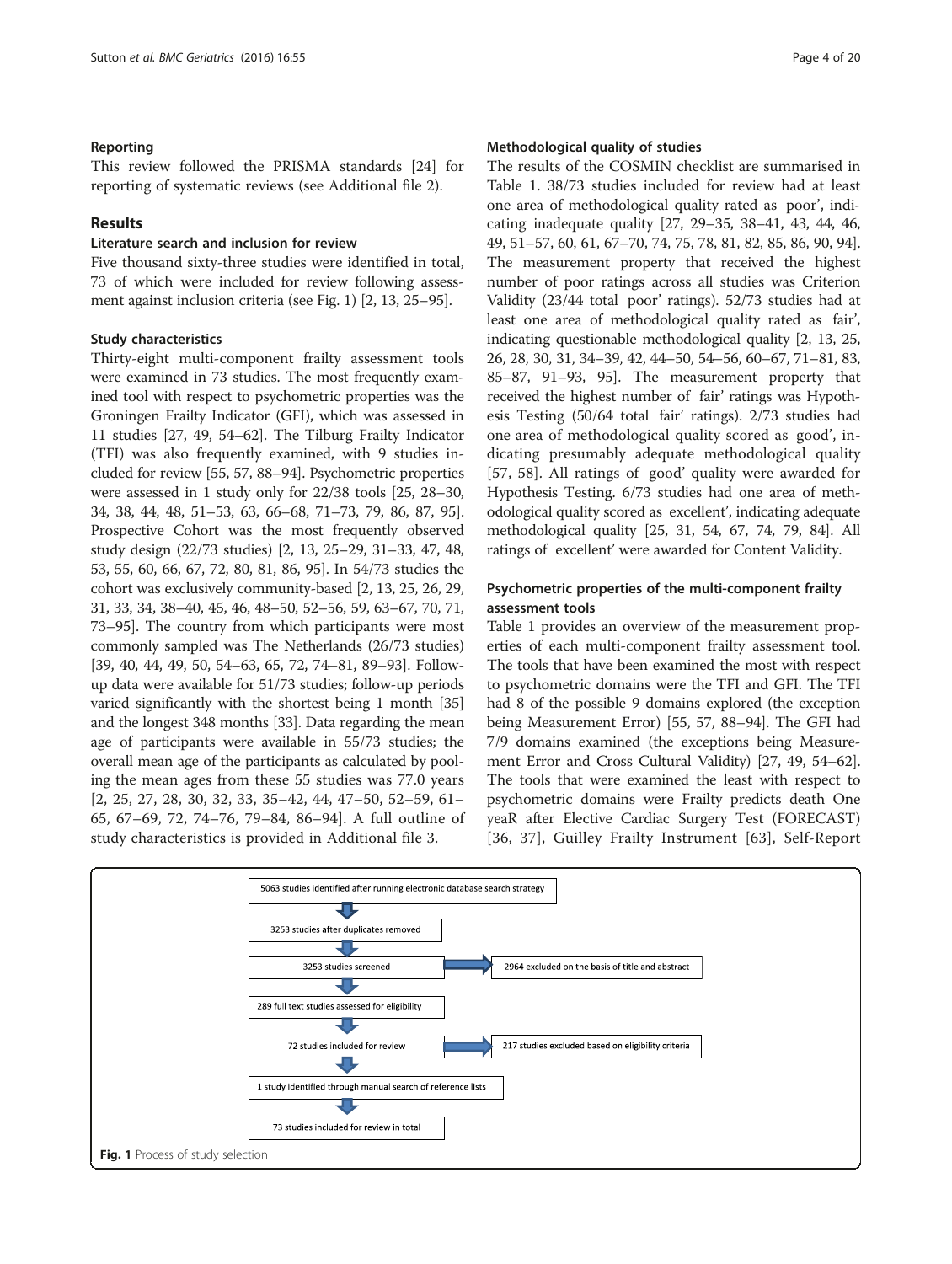<span id="page-4-0"></span>

| Frailty assessment tool                                                             | Study reference              | Internal<br>consistency |              | error        | validity       | validity     | testing        | validity     | validity       | Reliability Measurement Content Structural Hypotheses Cross-cultural Criterion Responsiveness Comments |                                                                                                                                                                                                                                                                                                                 |
|-------------------------------------------------------------------------------------|------------------------------|-------------------------|--------------|--------------|----------------|--------------|----------------|--------------|----------------|--------------------------------------------------------------------------------------------------------|-----------------------------------------------------------------------------------------------------------------------------------------------------------------------------------------------------------------------------------------------------------------------------------------------------------------|
| 9-Item Frailty Measure                                                              | Ravaglia et al.<br>[25]      | $\mathbf{0}$            | $\circ$      | $\Omega$     | $\overline{4}$ |              | 2              | $\Omega$     | $\circ$        | $\Omega$                                                                                               | Structural Validity: Not rated according<br>to COSMIN guidance as the tool is<br>based on a formative model.                                                                                                                                                                                                    |
| Brief Clinical Instrument Rockwood et al. 0<br>to Classify Frailty                  | $[26]$                       |                         | $\mathbf{0}$ | $\circ$      | $\mathbf{0}$   | $\mathbf{0}$ | $\overline{2}$ | $\mathbf 0$  |                | $\mathbf 0$                                                                                            | Criterion Validity: Study reports<br>assessment of criterion validity however<br>this is rated as part of construct validity<br>(hypothesis testing) according to<br>COSMIN quidance.                                                                                                                           |
|                                                                                     | Kenig et al. [27] 0          |                         | $\mathbf{0}$ | $\circ$      | $\mathbf{0}$   | $\mathbf{O}$ |                | $\mathbf{0}$ | $\mathbb O$    | $\mathbf{0}$                                                                                           | Hypothesis Testing: Important<br>methodological flaws in the design of<br>the study noted; diagnosis of frailty via<br>the detection of deficits in two or more<br>domains of the Geriatric Assessment<br>(GA) has limited theoretical grounding.<br>No reliability or validity data for GA in<br>this context. |
| Brief Frailty Index                                                                 | Freiheit et al.<br>$[28]$    | $\mathbf{0}$            | $\mathbf{0}$ | $\circ$      | $\overline{2}$ | $\mathbb O$  | $\overline{2}$ | $\mathbf{0}$ | $\circ$        | $\mathbf 0$                                                                                            |                                                                                                                                                                                                                                                                                                                 |
| British Frailty Index                                                               | Kamaruzzaman<br>et al. [29]  | $\sim$                  | $\mathbf{0}$ | $\circ$      | $\mathbf{0}$   | $\mathbf{O}$ | $\mathbf{0}$   | $\mathbf{0}$ | $\overline{1}$ | $\mathbf{O}$                                                                                           | Internal Consistency: Not rated<br>according to COSMIN guidance as the<br>tool is based on a formative model.<br>Criterion Validity: The criterion<br>employed cannot be considered a<br>reasonable gold standard. Correlations<br>or AUC of ROC not calculated.                                                |
| Care Partners-Frailty<br>Index-Comprehensive<br>Geriatric Assessment<br>(CP-FI-CGA) | Goldstein et al. 0<br>$[30]$ |                         | $\Omega$     | $\Omega$     | 2              | $\Omega$     | $\overline{2}$ | $\mathbf{0}$ |                | $\circ$                                                                                                | Criterion Validity: The criterion<br>employed cannot be considered as a<br>reasonable gold standard.                                                                                                                                                                                                            |
| Clinical Frailty Scale                                                              | Rockwood et al. 0<br>$[31]$  |                         |              | $\mathbf{0}$ | $\overline{4}$ | $\mathbf{0}$ | $\overline{2}$ | $\mathbf 0$  |                | $\mathbb O$                                                                                            | Reliability: Tool not administered by<br>independent raters when assessing<br>inter-rater reliability.<br>Criterion Validity: The criterion                                                                                                                                                                     |

employed cannot be considered as a

reasonable gold standard.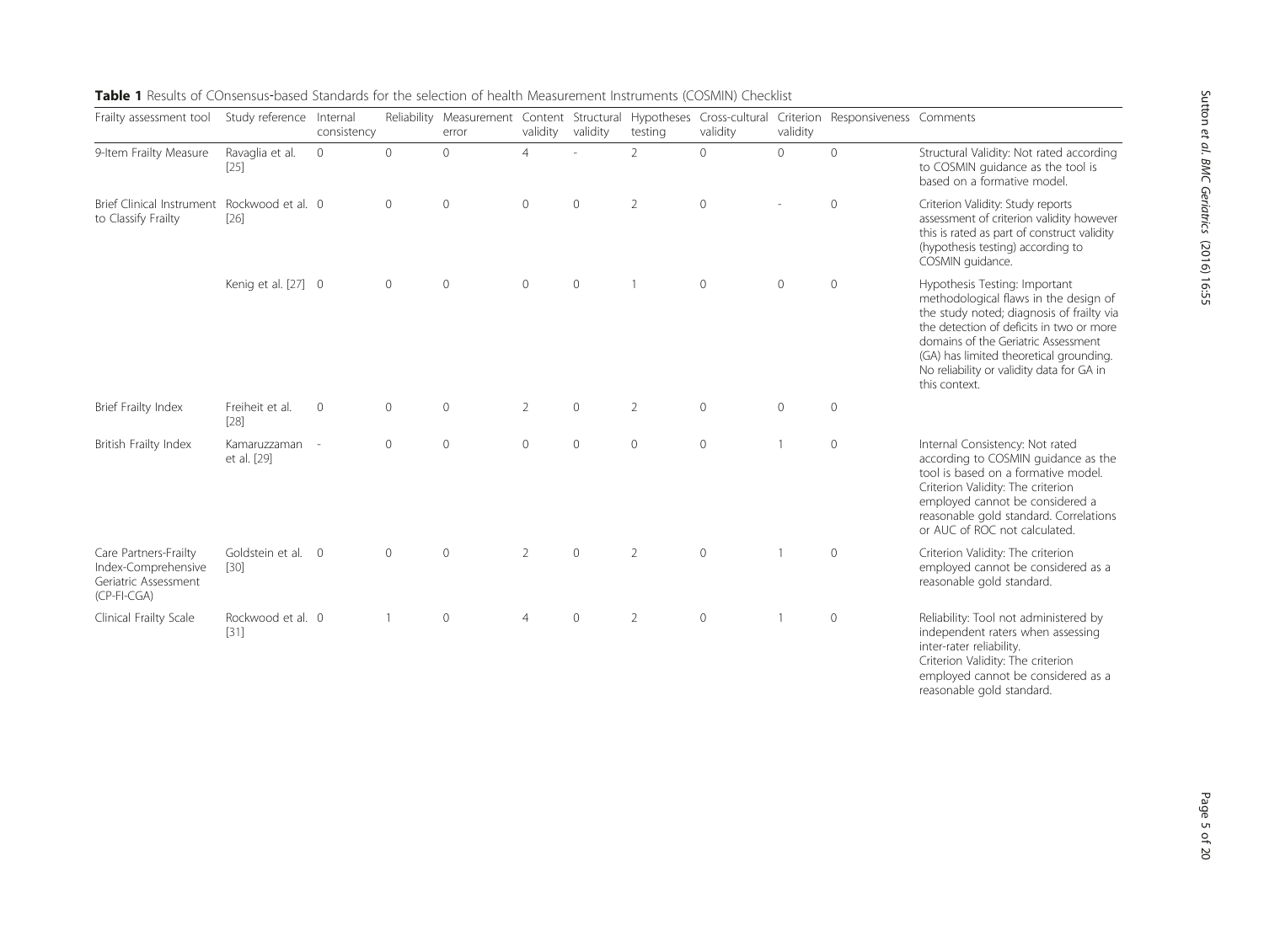|                                                                | Rockwood et al. 0            |              | $\overline{0}$      | $\circ$      | $\mathbf{0}$ | $\circ$      | $\mathbf{1}$   | $\circ$      | $\overline{1}$ | $\mathbf{0}$ | Criterion Validity: The criterion                                                                                                                                                                                                                                                                                                                                                                               |
|----------------------------------------------------------------|------------------------------|--------------|---------------------|--------------|--------------|--------------|----------------|--------------|----------------|--------------|-----------------------------------------------------------------------------------------------------------------------------------------------------------------------------------------------------------------------------------------------------------------------------------------------------------------------------------------------------------------------------------------------------------------|
|                                                                | $[32]$                       |              |                     |              |              |              |                |              |                |              | employed cannot be considered as a<br>reasonable gold standard.<br>Criterion Validity and Hypothesis<br>Testing: Important methodological<br>flaws in the design of the study noted;<br>measurement properties of comparator<br>instrument (Phenotype of frailty-<br>Referred to as Frail-CHS) significantly<br>altered from original. No reliability or<br>validity data for amended version.                  |
|                                                                | Mitiniski et al.<br>$[33]$   | $\mathbf{0}$ | $\circ$             | $\mathbf{0}$ | $\mathbf{0}$ | $\Omega$     |                | $\mathbf{0}$ | $\Omega$       | $\Omega$     | Construct Validity: Important<br>methodological flaws in the design of<br>the study noted; measurement<br>properties of comparator instrument<br>(Phenotype of Frailty) significantly<br>altered from original. No reliability or<br>validity data for amended version.                                                                                                                                         |
| Clinical Global<br>Impression of Change<br>in Physical Frailty | Studenski et al. 0<br>$[34]$ |              | $\overline{1}$      | $\Omega$     | 2            | $\Omega$     | $\mathbf{0}$   | $\mathbf{0}$ | $\Omega$       | $\Omega$     | Reliability: Inter-rater reliability assessed<br>using case scenarios. Small sample size<br>$(n = 24)$ for pilot testing. Likely<br>selection bias in the focus group; all<br>patients and carers selected by first<br>author (all carers were female). Likely<br>selection bias for participants of pilot<br>test as the testing physicians chose two<br>patients who they deemed to be<br>frail to be tested. |
| Comprehensive<br>Assessment of Frailty<br>(CAF)                | Sundermann<br>et al. [35]    | $\mathbf{0}$ | $\overline{0}$      | $\mathbf{0}$ |              |              | $\overline{2}$ | $\mathbf{0}$ | $\Omega$       | $\Omega$     | Content validity: Some aspects of<br>content validity explored however<br>there was limited assessment of<br>whether all items are relevant for the<br>study population and limited<br>information regarding the theoretical<br>foundation of the tool.<br>Structural validity: Not rated according<br>to COSMIN guidance as the tool is<br>based on a formative model.                                         |
|                                                                | Sundermann<br>et al. [36]    | $\mathbf{0}$ | $\mathsf{O}\xspace$ | $\mathbf{0}$ | $\mathbf{0}$ | $\mathbf{0}$ | $\overline{2}$ | $\mathbf{0}$ | $\Omega$       | $\circ$      |                                                                                                                                                                                                                                                                                                                                                                                                                 |
|                                                                | Sundermann<br>et al. [37]    | $\mathbf{0}$ | $\circ$             | $\mathbf{0}$ | $\mathbf{0}$ | $\Omega$     | $\overline{2}$ | $\mathbf{0}$ | $\Omega$       | $\mathbf{0}$ |                                                                                                                                                                                                                                                                                                                                                                                                                 |

Page 6 of 20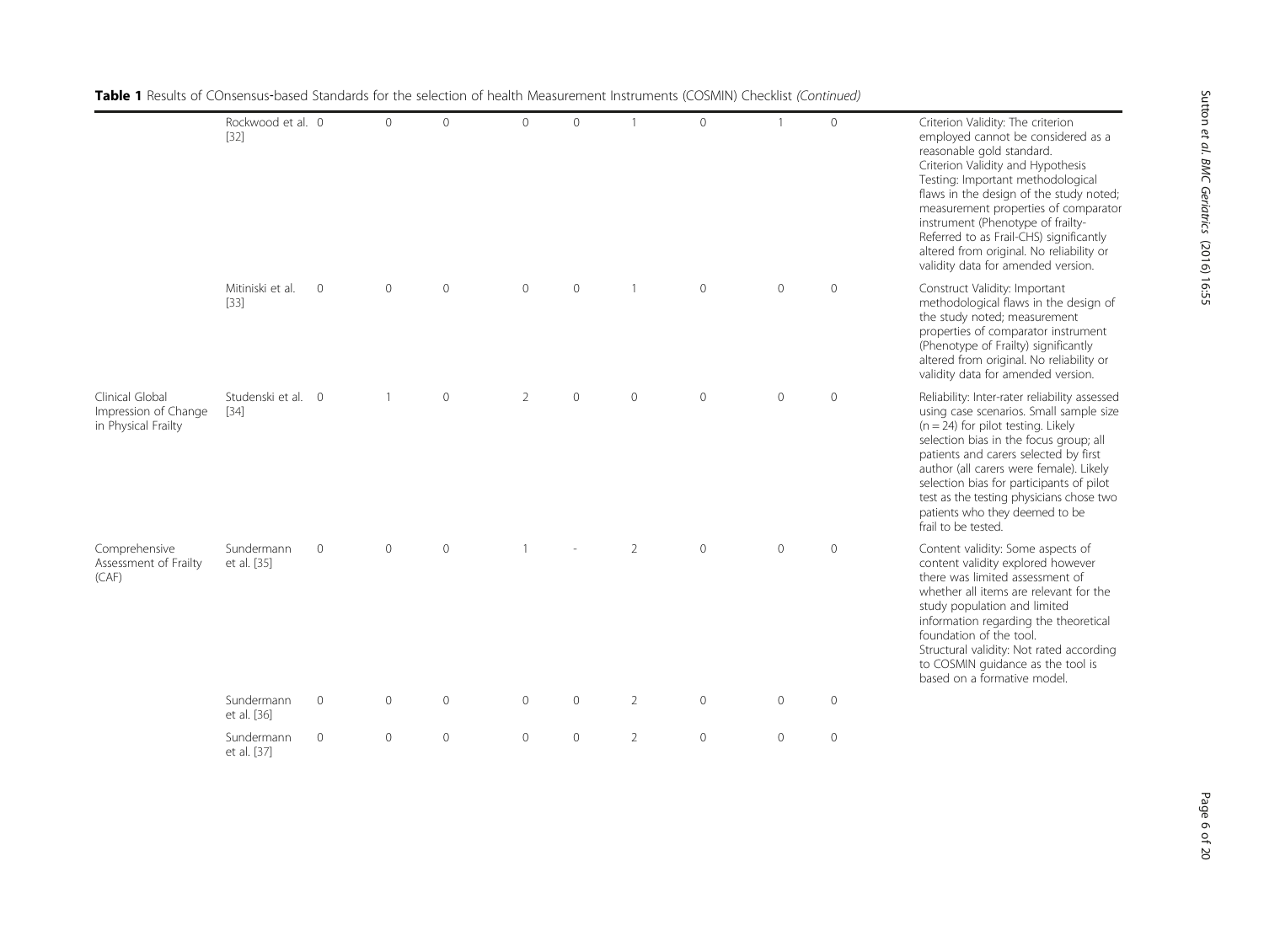| Continuous Composite<br>Measure of Frailty                         | Buchman et al. 0<br>$[38]$ |                | $\Omega$       | $\Omega$     | $\overline{2}$ | $\bigcap$      | 2              | $\Omega$       |                |              | Criterion Validity: The criterion<br>employed cannot be considered as a<br>reasonable gold standard.<br>Measurement properties of comparator<br>instrument (Phenotype of Frailty)<br>significantly altered from original. No<br>reliability or validity data for amended<br>version.<br>Responsiveness: The time interval<br>between measurements was not<br>adequately described. |
|--------------------------------------------------------------------|----------------------------|----------------|----------------|--------------|----------------|----------------|----------------|----------------|----------------|--------------|------------------------------------------------------------------------------------------------------------------------------------------------------------------------------------------------------------------------------------------------------------------------------------------------------------------------------------------------------------------------------------|
| EASY-Care Two-step<br>Older persons<br>Screening<br>(Easycare TOS) | Van Kempen<br>et al. [39]  | $\mathbf{0}$   | $\overline{1}$ | $\mathbf{0}$ | $\mathbf{0}$   | $\overline{0}$ | $\overline{2}$ | $\mathbf{0}$   |                | $\mathbf{0}$ | Reliability: Small sample size ( $n = 19$ ) for<br>reliability calculations.Criterion Validity:<br>The criterion employed cannot be<br>considered as a reasonable gold<br>standard.                                                                                                                                                                                                |
|                                                                    | Van Kempen<br>et al. [40]  | $\overline{0}$ | $\overline{0}$ | $\mathbf{0}$ | $\overline{1}$ | $\Omega$       | $\circ$        | $\circ$        | $\Omega$       | $\Omega$     | Content Validity: An assessment of<br>whether all items are relevant for the<br>purpose of the measurement<br>instrument was competed however<br>limited information available regarding<br>other aspects of content validity.                                                                                                                                                     |
| Edmonton Frail Scale                                               | Rolfson et al.<br>$[41]$   |                |                | $\mathbf{0}$ | $\Omega$       | $\Omega$       | $\Omega$       | $\circ$        | $\Omega$       | $\Omega$     | Internal Consistency: Not rated<br>according to COSMIN guidance as the<br>tool is based on a formative model.<br>Reliability: Small sub sample size ( $n = 18$ )<br>for reliability calculations.                                                                                                                                                                                  |
|                                                                    | Haley et al. [42] 0        |                | $\circ$        | $\mathbf{0}$ | $\mathbf{0}$   | $\circ$        | $\overline{2}$ | $\circ$        | $\circ$        | $\mathbf{0}$ |                                                                                                                                                                                                                                                                                                                                                                                    |
|                                                                    | Graham et al.<br>$[43]$    | $\Omega$       | $\mathbf{0}$   | $\circ$      | $\circ$        | $\Omega$       | $\overline{1}$ | $\overline{0}$ | $\Omega$       | $\Omega$     | Hypothesis Testing: Important<br>methodological flaws in the design of<br>the study noted; tertile split was<br>performed for reasons of sample size<br>equality and not theoretically or<br>empirically justified.                                                                                                                                                                |
| Evaluative Index for<br>Physical Frailty                           | De Vries et al.<br>$[44]$  | $\Omega$       | $\overline{1}$ | $\mathbf{0}$ | 2              | $\overline{0}$ | $\mathbf{1}$   | $\circ$        | $\Omega$       | $\mathbf{0}$ | Reliability and Hypothesis testing: Small<br>sample $(n = 24)$                                                                                                                                                                                                                                                                                                                     |
| Frailty Index-                                                     | Jones et al. [45] 0        |                | $\overline{2}$ | $\mathbf{0}$ | $\overline{2}$ | $\overline{0}$ | $\overline{2}$ | $\circ$        | $\mathbf{0}$   | $\mathbf{0}$ |                                                                                                                                                                                                                                                                                                                                                                                    |
| Comprehensive<br>Geriatric Assessment<br>$(FI-CGA)$                | Jones et al. [46] 0        |                | $\Omega$       | $\Omega$     | $\Omega$       | $\Omega$       | $\overline{2}$ | $\circ$        | $\overline{1}$ | $\mathbf{0}$ | Criterion Validity: The criterion<br>employed cannot be considered as a<br>reasonable gold standard.                                                                                                                                                                                                                                                                               |
|                                                                    | Pilotto et al.<br>[47]     | $\mathbf{0}$   | $\circ$        | $\Omega$     | $\mathbf{0}$   | $\Omega$       | $\overline{2}$ | $\circ$        | $\Omega$       | $\Omega$     |                                                                                                                                                                                                                                                                                                                                                                                    |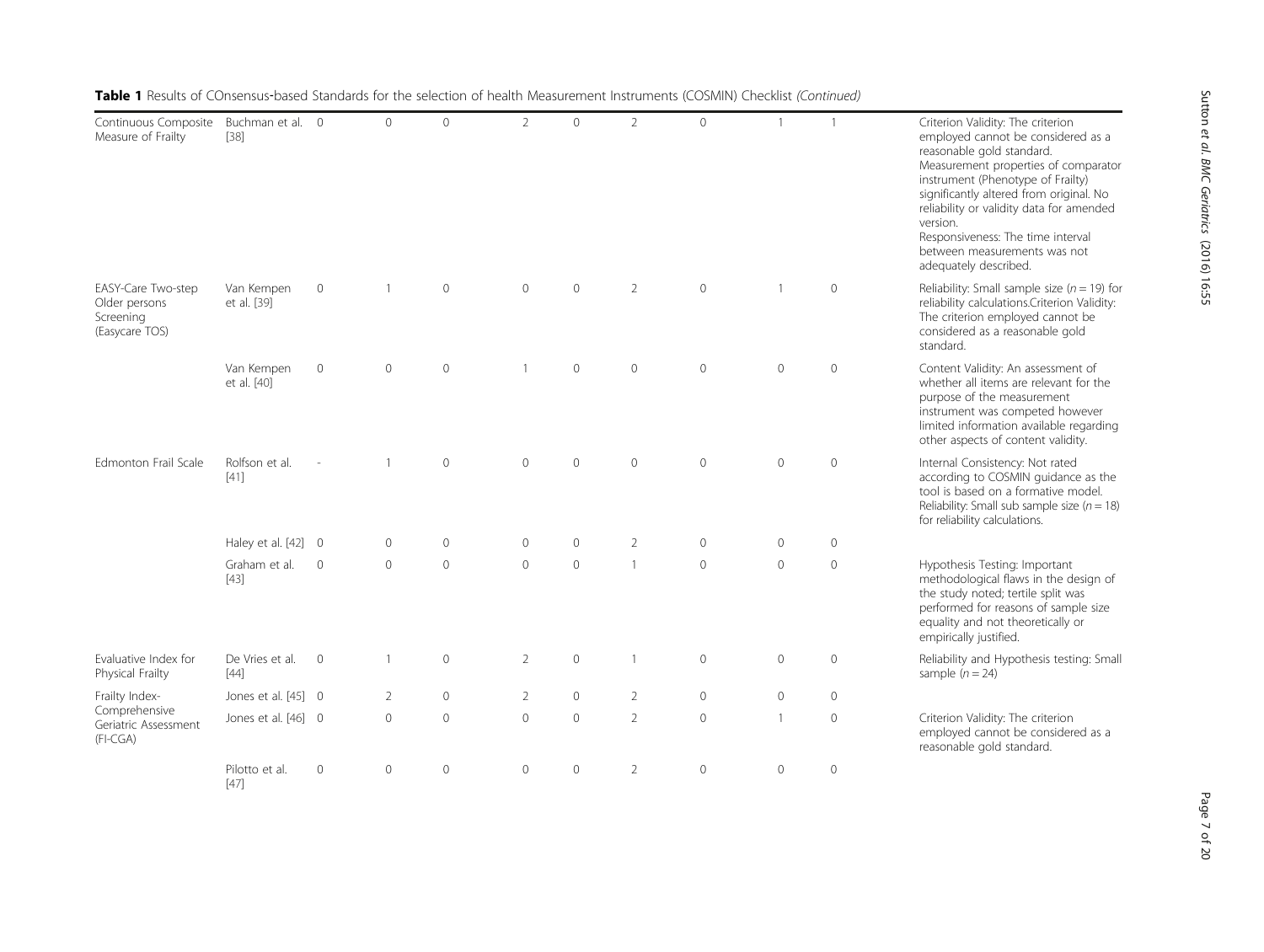| <b>FORECAST</b>                              | Sundermann<br>et al. [35]  | $\overline{0}$ | $\mathbf{0}$   | $\circ$        | $\circ$        | $\circ$        | $\overline{2}$ | $\mathbf 0$  | $\circ$        | $\circ$        |                                                                                                                                                                                                                                                                                                                                                                                                                                                                                                                                                                     |
|----------------------------------------------|----------------------------|----------------|----------------|----------------|----------------|----------------|----------------|--------------|----------------|----------------|---------------------------------------------------------------------------------------------------------------------------------------------------------------------------------------------------------------------------------------------------------------------------------------------------------------------------------------------------------------------------------------------------------------------------------------------------------------------------------------------------------------------------------------------------------------------|
|                                              | Sundermann<br>et al. [36]  | $\mathbf{0}$   | $\mathbb O$    | $\circledcirc$ | $\circ$        | $\mathbf 0$    | $\overline{2}$ | $\mathbf 0$  | $\mathbf 0$    | $\mathbf 0$    |                                                                                                                                                                                                                                                                                                                                                                                                                                                                                                                                                                     |
| Frailty Index                                | Mitnitski et al.<br>$[48]$ | $\mathbf{0}$   | $\mathbb O$    | $\circledcirc$ | $\circ$        | $\mathbf 0$    | $\overline{2}$ | $\mathbf 0$  | $\circ$        | $\circ$        |                                                                                                                                                                                                                                                                                                                                                                                                                                                                                                                                                                     |
| Frailty Index based on<br>Primary Care Data. | Drubbel et al.<br>$[49]$   | $\mathbf{0}$   | $\mathbf 0$    | $\circledcirc$ | $\overline{2}$ | $\mathbf 0$    | $\overline{2}$ | $\mathbf 0$  |                | $\circ$        | Criterion Validity: The criterion<br>employed cannot be considered as a<br>reasonable gold standard.                                                                                                                                                                                                                                                                                                                                                                                                                                                                |
|                                              | Drubbel et al.<br>$[50]$   | $\overline{0}$ | $\circ$        | $\circ$        | $\overline{2}$ | $\mathbf{0}$   | $\overline{2}$ | $\mathbf{0}$ | $\circ$        | $\circ$        |                                                                                                                                                                                                                                                                                                                                                                                                                                                                                                                                                                     |
| Frailty Index for Elders<br>(FIFE)           | Tocchi et al.<br>[51]      |                | $\overline{0}$ | $\circledcirc$ | $\overline{1}$ |                | $\mathbb O$    | $\mathbf 0$  | $\circ$        | $\circ$        | Internal Consistency & Structural<br>Validity: Not rated according to<br>COSMIN guidance as the tool is based<br>on a formative model.<br>Content Validity: Important<br>methodological flaws in the design of<br>the study noted; during item<br>generation process potential variables<br>excluded solely on the basis of<br>information available in the parent<br>data set.                                                                                                                                                                                     |
| Frail Non-Disabled<br>Instrument (FiND)      | Cesari et al. [52] 0       |                | $\mathbb O$    | $\circledcirc$ | $\overline{1}$ | $\overline{0}$ | $\overline{1}$ | $\mathbf 0$  |                | $\circ$        | Content Validity, Hypothesis Testing<br>and Criterion Validity: Important<br>methodological flaws in the design of<br>the study noted; Analysis of agreement<br>between FIND and Phenotype of<br>Frailty is flawed as FiND includes 2/5 of<br>the Phenotype of Frailty items. This<br>significantly affects the interpretation<br>of the data.                                                                                                                                                                                                                      |
| Frailty Screening Tool                       | Doba et al. [53] 0         |                | $\mathbf{O}$   | $\circledcirc$ | $\mathbf{1}$   |                | $\overline{1}$ | $\mathbf 0$  | $\overline{0}$ | $\overline{0}$ | Structural Validity: Not rated according<br>to COSMIN guidance as the tool is<br>based on a formative model.<br>Content validity & Hypothesis Testing:<br>Important methodological flaws in the<br>design of the study noted; potential<br>selection bias due to the exclusion of<br>those older adults who had chronic<br>comorbid illness. Potential<br>underrepresentation of frailest adults<br>due to the exclusion of participants<br>from analysis whom were unable to<br>engage in a final assessment. No clarity<br>regarding the definition of 'cognitive |

change' item.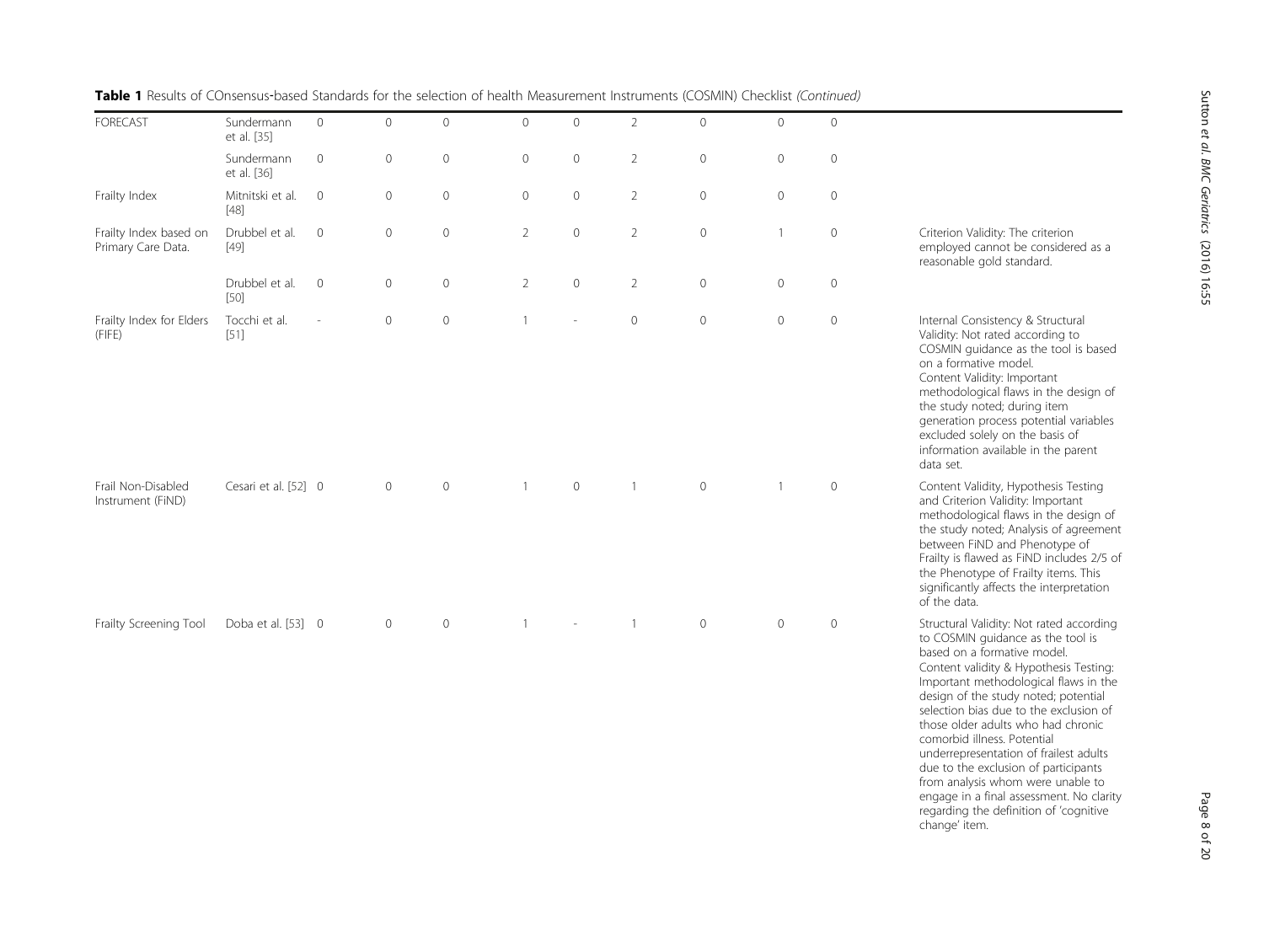| Groningen Frailty<br>Indicator (GFI) | Bielderman<br>et al. [54]     |                     | $\mathbf{0}$   | $\circ$      | $\overline{4}$ |                | $\overline{2}$ | $\circ$      |              | $\mathbf{0}$ | Internal Consistency and Structural<br>Validity: Not rated according to<br>COSMIN guidance as the tool is based<br>on a formative model.<br>Criterion Validity: The criterion<br>employed cannot be considered as a<br>reasonable gold standard.                                                           |
|--------------------------------------|-------------------------------|---------------------|----------------|--------------|----------------|----------------|----------------|--------------|--------------|--------------|------------------------------------------------------------------------------------------------------------------------------------------------------------------------------------------------------------------------------------------------------------------------------------------------------------|
|                                      | Daniels et al.<br>$[55]$      | $\Omega$            | $\overline{0}$ | $\mathbf{0}$ | $\mathbf{O}$   | $\mathbf{0}$   | $\overline{2}$ | $\mathbf 0$  | $\mathbf{1}$ | 2            | Criterion Validity: The criterion<br>employed cannot be considered as a<br>reasonable gold standard.                                                                                                                                                                                                       |
|                                      | Drubbel et al.<br>$[49]$      | $\mathbf{0}$        | $\mathbf 0$    | $\circ$      | $\mathbf 0$    | $\mathbf 0$    | $\overline{2}$ | $\mathbf 0$  | $\mathbf{1}$ | $\circ$      | Criterion Validity: The criterion<br>employed cannot be considered as a<br>reasonable gold standard.                                                                                                                                                                                                       |
|                                      | Hoogendijk<br>et al. [56]     | $\mathsf{O}\xspace$ | $\mathbf 0$    | $\mathbf 0$  | $\mathbb O$    | $\mathbf{0}$   | $\overline{2}$ | $\mathbf 0$  | $\mathbf{1}$ | $\mathbb O$  | Criterion Validity: The criterion<br>employed cannot be considered as a<br>reasonable gold standard.                                                                                                                                                                                                       |
|                                      | Kenig et al. [27] 0           |                     | $\mathbf 0$    | $\circ$      | $\mathbf 0$    | $\mathbf 0$    | $\mathbf{1}$   | $\mathbf 0$  | $\mathbb O$  | $\circ$      | Hypothesis Testing: Important<br>methodological flaws in the design of<br>the study noted; diagnosis of frailty via<br>the detection of deficits in two or<br>more domains of the Geriatric<br>Assessment has limited theoretical<br>grounding. No reliability or validity<br>data for GA in this context. |
|                                      | Metzelthin et al. -<br>$[57]$ |                     | $\mathbf{0}$   | $\mathbf{0}$ | $\mathbf{O}$   |                | 3              | $\mathbf{0}$ | -1           | $\circ$      | Internal Consistency and Structural<br>Validity: Not rated according to<br>COSMIN guidance as the tool is based<br>on a formative model.<br>Criterion Validity: The criterion<br>employed cannot be considered as a<br>reasonable gold standard.                                                           |
|                                      | Peters et al. [58] -          |                     | $\mathbf{0}$   | $\mathbf{0}$ | $\overline{0}$ |                | 3              | $\mathbf{0}$ | $\mathbf 0$  | $\circ$      | Internal Consistency and Structural<br>Validity: Not rated according to<br>COSMIN guidance as the tool is based<br>on a formative model.                                                                                                                                                                   |
|                                      | Schuurmans<br>et al. [59]     | $\mathbf{0}$        | $\mathbf{0}$   | $\mathbf{0}$ | $\mathbf{O}$   | $\mathbf{0}$   | 2              | $\mathbf{0}$ | $\mathbf 0$  | $\mathbf{0}$ |                                                                                                                                                                                                                                                                                                            |
|                                      | Smets et al. [60] 0           |                     | $\mathbf{0}$   | $\mathbf{0}$ | $\mathbf{O}$   | $\overline{0}$ | $\overline{2}$ | $\mathbf{0}$ | $\mathbf{1}$ | $\circ$      | Criterion Validity: The criterion<br>employed cannot be considered as a                                                                                                                                                                                                                                    |

employed cannot be considered as a reasonable gold standard.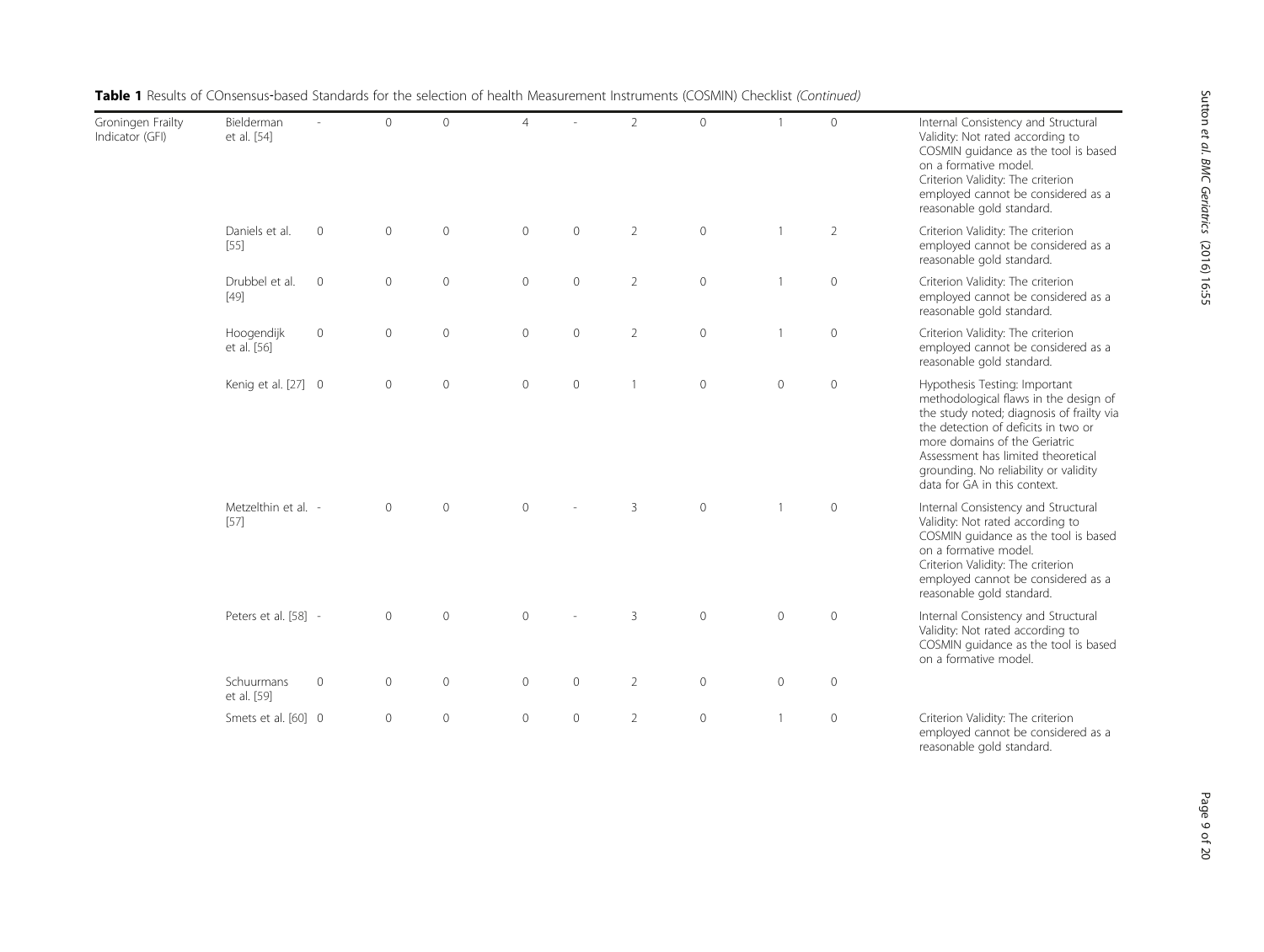|                                                  | Steverink et al.<br>[61] | $\sim$         | $\mathbf{1}$   | $\mathbf{0}$ | $\mathbf{1}$   | $\mathbf{0}$   | $\overline{2}$ | $\mathbf{0}$ | $\mathbf 0$    | $\mathbb O$ | Internal Consistency: Not rated<br>according to COSMIN guidance as the<br>tool is based on a formative model.<br>Reliability: Limited information<br>regarding basic inter-rater reliability<br>calculations given. No further reliability<br>calculations completed.<br>Content Validity: Limited assessment of<br>whether all items are relevant for the<br>study population. Limited information<br>due to source being a poster<br>presentation abstract. |
|--------------------------------------------------|--------------------------|----------------|----------------|--------------|----------------|----------------|----------------|--------------|----------------|-------------|---------------------------------------------------------------------------------------------------------------------------------------------------------------------------------------------------------------------------------------------------------------------------------------------------------------------------------------------------------------------------------------------------------------------------------------------------------------|
|                                                  | Tegels et al.<br>$[62]$  | $\mathbf 0$    | $\circ$        | $\circ$      | $\mathbb O$    | $\mathbf 0$    | $\overline{2}$ | $\mathbf 0$  | $\mathbf 0$    | $\circ$     |                                                                                                                                                                                                                                                                                                                                                                                                                                                               |
| Guilley Frailty<br>Instrument                    | Guilley et al.<br>$[63]$ | $\mathbf 0$    | $\circ$        | $\mathbf{0}$ | $\mathbb O$    | $\mathbf 0$    | $\overline{2}$ | $\mathbf 0$  | $\mathbf 0$    | $\circ$     |                                                                                                                                                                                                                                                                                                                                                                                                                                                               |
| Inactivity and Weight                            | Chin et al. [64]         | $\overline{0}$ | $\mathbf{0}$   | $\circ$      | $\overline{2}$ | $\circ$        | $\overline{2}$ | $\circ$      | $\circ$        | $\circ$     |                                                                                                                                                                                                                                                                                                                                                                                                                                                               |
| Loss                                             | Chin et al. [65]         | $\overline{0}$ | $\mathbf{0}$   | $\circ$      | $\overline{0}$ | $\mathbf{0}$   | $\overline{2}$ | $\mathbf{0}$ | $\mathbf{0}$   | $\circ$     |                                                                                                                                                                                                                                                                                                                                                                                                                                                               |
| <b>INTER-FRAIL Study</b><br>Questionnaire        | De Bari et al.<br>$[66]$ | $\mathbf{0}$   | $\overline{0}$ | $\circ$      | $\overline{2}$ | $\mathbf{0}$   | $\overline{2}$ | $\mathbf 0$  | $\mathbf 0$    | $\circ$     |                                                                                                                                                                                                                                                                                                                                                                                                                                                               |
| KLoSHA Frailty Index                             | Jung et al. [67] 0       |                | $\mathbf{0}$   | $\circ$      | $\overline{4}$ |                | $\overline{2}$ | $\mathbf 0$  | $\overline{1}$ | $\circ$     | Structural Validity: Not rated according<br>to COSMIN guidance as the tool is<br>based on a formative model.<br>Criterion Validity: The criterion<br>employed cannot be considered as a<br>reasonable gold standard.                                                                                                                                                                                                                                          |
| Marigliano-Cacciafesta<br>Polypathological Scale | Amici et al. [68] 0      |                | $\mathbf{0}$   | $\circ$      | $\mathbf{O}$   | $\mathbf{0}$   | $\mathbf{1}$   | $\mathbf 0$  | $\mathbf{1}$   | $\circ$     | Hypothesis testing and Criterion<br>Validity: Important methodological<br>flaws in the design of the study noted;<br>analysis consists purely of correlations<br>with limited theoretical justification.<br>Criterion Validity: The criterion<br>employed cannot be considered as a<br>reasonable gold standard.                                                                                                                                              |
| Phenotype of Frailty                             | Esrund et al. [2] 0      |                | $\mathbf{0}$   | $\mathbf{0}$ | $\circ$        | $\mathbf{0}$   | $\overline{2}$ | $\mathbf{0}$ | $\mathbb O$    | $\mathbb O$ |                                                                                                                                                                                                                                                                                                                                                                                                                                                               |
|                                                  | Fried et al. [13] 0      |                | $\circ$        | $\circ$      | $\circ$        | $\overline{0}$ | $\overline{2}$ | $\circ$      | $\circ$        | $\circ$     |                                                                                                                                                                                                                                                                                                                                                                                                                                                               |
|                                                  | Kenig et al. [27] 0      |                | $\mathbf{0}$   | $\mathbf{0}$ | $\mathbf{0}$   | $\mathbf{0}$   | $\overline{1}$ | $\circ$      | $\circ$        | $\circ$     | Hypothesis Testing: Important<br>methodological flaws in the design of<br>the study noted; diagnosis of frailty via                                                                                                                                                                                                                                                                                                                                           |

the detection of deficits in two or more domains of the Geriatric Assessment has limited theoretical grounding. No reliability or validity data for GA in this context.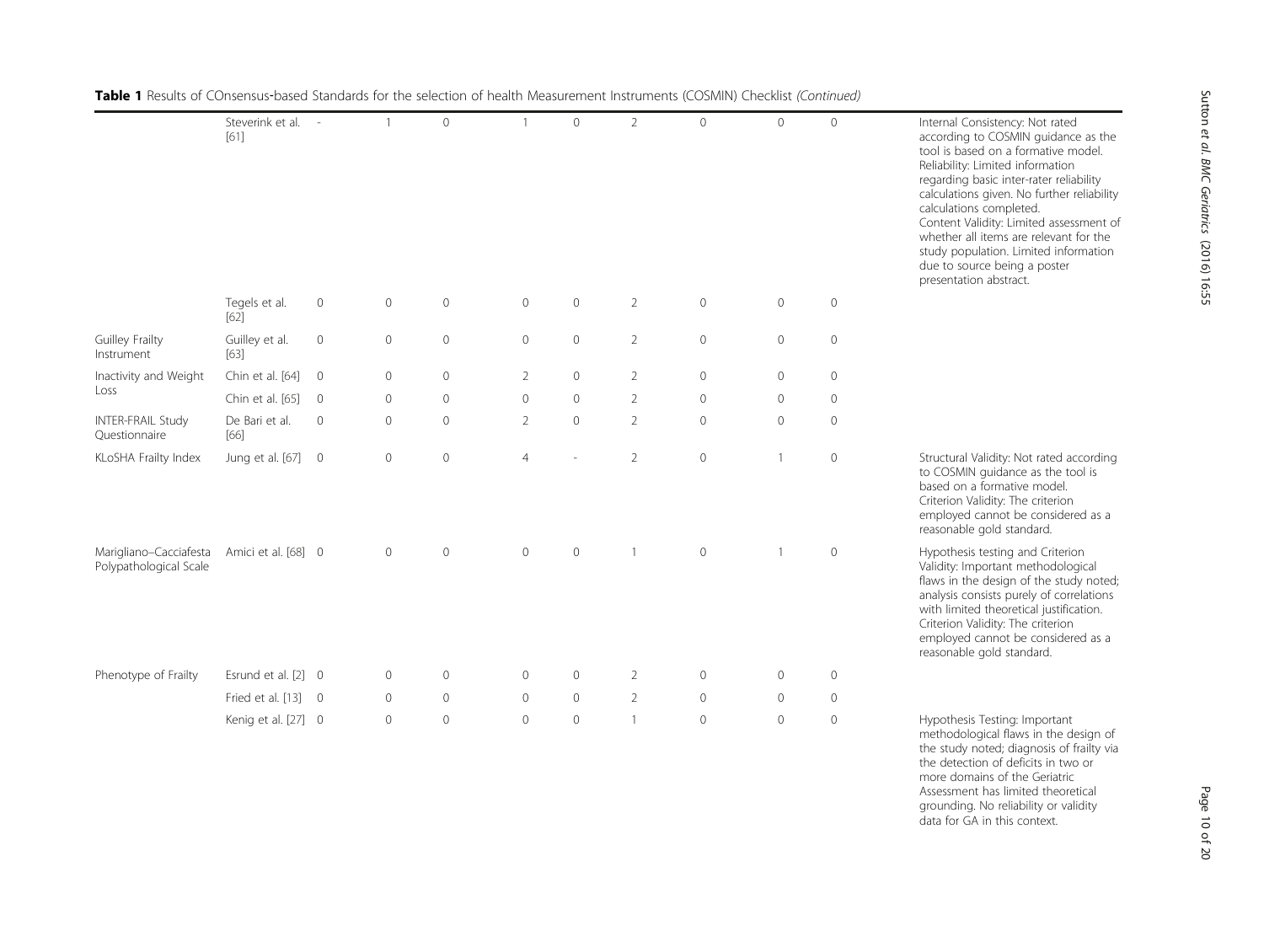|                                                           | Kim et al. [69]                      | $\overline{0}$ | $\circ$        | $\circ$      | $\mathbf{0}$   | $\Omega$     | 0                   | 0              | -1             | $\circ$        | Criterion Validity: The criterion<br>employed cannot be considered as a<br>reasonable gold standard. No<br>calculations of sensitivity and<br>specificity.                                                                                             |
|-----------------------------------------------------------|--------------------------------------|----------------|----------------|--------------|----------------|--------------|---------------------|----------------|----------------|----------------|--------------------------------------------------------------------------------------------------------------------------------------------------------------------------------------------------------------------------------------------------------|
|                                                           | Kulminski et al. 0<br>$[70]$         |                | $\mathbf{0}$   | $\circ$      | $\mathbf 0$    | $\mathbf{0}$ | $\mathsf{O}\xspace$ | $\circ$        |                | $\circ$        | Criterion Validity: The criterion<br>employed cannot be considered as a<br>reasonable gold standard. Scoring<br>changed from ordinal to continuous<br>however only relative risk ratios were<br>compared. No correlations or AUC of<br>ROC calculated. |
| Predictive Physical<br>Frailty Score                      | Carriere et al.<br>[71]              | $\mathbf{0}$   | $\overline{0}$ | $\circ$      | $\mathbf 0$    |              | $\overline{2}$      | $\mathbf 0$    | $\mathbf 0$    | $\circ$        | Structural Validity: Not rated according<br>to COSMIN guidance as the tool is<br>based on a formative model.                                                                                                                                           |
| Prognostic Risk Score                                     | Pijpers et al.<br>$[72]$             | $\circ$        | $\circ$        | $\mathbf{0}$ | $\mathbf 0$    |              | $\overline{2}$      | $\mathbf{0}$   | $\circ$        | $\circ$        | Structural Validity: Not rated according<br>to COSMIN guidance as the tool is<br>based on a formative model.                                                                                                                                           |
| Self-Report Screening<br>Tool for Frailty                 | De Souto<br>Barreto et al.<br>$[73]$ | $\circ$        | $\circ$        | $\mathbf 0$  | $\mathbf 0$    | $\mathbf{0}$ | $\overline{2}$      | 0              | $\circ$        | $\circ$        |                                                                                                                                                                                                                                                        |
| <b>SHARE Frailty</b><br>Instrument                        | Romero-Ortuno 0<br>et al. [74]       |                | $\overline{0}$ | $\circ$      | $\overline{4}$ |              | $\overline{2}$      | $\overline{0}$ | $\mathbf{1}$   | $\circ$        | Structural Validity: Not rated according<br>to COSMIN guidance as the tool is<br>based on a formative model.<br>Criterion Validity: The criterion<br>employed cannot be considered as a<br>reasonable gold standard.                                   |
|                                                           | Romero-Ortuno 0<br>et al. [75]       |                | $\mathbf{0}$   | $\circ$      | $\mathbf 0$    | $\mathbf{0}$ | $\overline{2}$      | $\mathbf{0}$   | $\overline{1}$ | $\circ$        | Criterion Validity: The criterion<br>employed cannot be considered as a<br>reasonable gold standard.                                                                                                                                                   |
|                                                           | Romero-Ortuno 0<br>et al. [76]       |                | $\circ$        | $\circ$      | $\mathbf 0$    | $\circ$      | $\overline{2}$      | $\mathbf{0}$   | $\circ$        | $\circ$        |                                                                                                                                                                                                                                                        |
|                                                           | Romero-Ortuno 0<br>et al. [77]       |                | $\circ$        | $\mathbf{0}$ | $\mathbf 0$    | $\mathbf{0}$ | $\overline{2}$      | $\overline{0}$ | $\overline{0}$ | $\circ$        |                                                                                                                                                                                                                                                        |
|                                                           | Romero-Ortuno 0<br>et al. [78]       |                | $\circ$        | $\circ$      | $\mathbf 0$    | $\mathbf{0}$ | $\overline{2}$      | $\circ$        | $\mathbf{1}$   | $\circ$        | Criterion Validity: The criterion<br>employed cannot be considered as a<br>reasonable gold standard.                                                                                                                                                   |
| <b>SHARE Frailty</b><br>Instrument 75+<br>$(SHARE-FI75+)$ | Romero-Ortuno -<br>et al. [79]       |                | $\circ$        | $\mathbf{0}$ | $\overline{4}$ |              | $\overline{2}$      | $\circ$        | $\circ$        | $\circ$        | Internal Consistency & Structural<br>Validity: Not rated according to<br>COSMIN guidance as the tool is based<br>on a formative model.                                                                                                                 |
| SOF Frailty Criteria                                      | Bilotta et al.<br>$[80]$             | $\mathbf{0}$   | $\mathbf{0}$   | $\Omega$     | $\mathbf{0}$   | $\Omega$     | $\overline{2}$      | $\mathbf{0}$   | 0              | $\overline{0}$ |                                                                                                                                                                                                                                                        |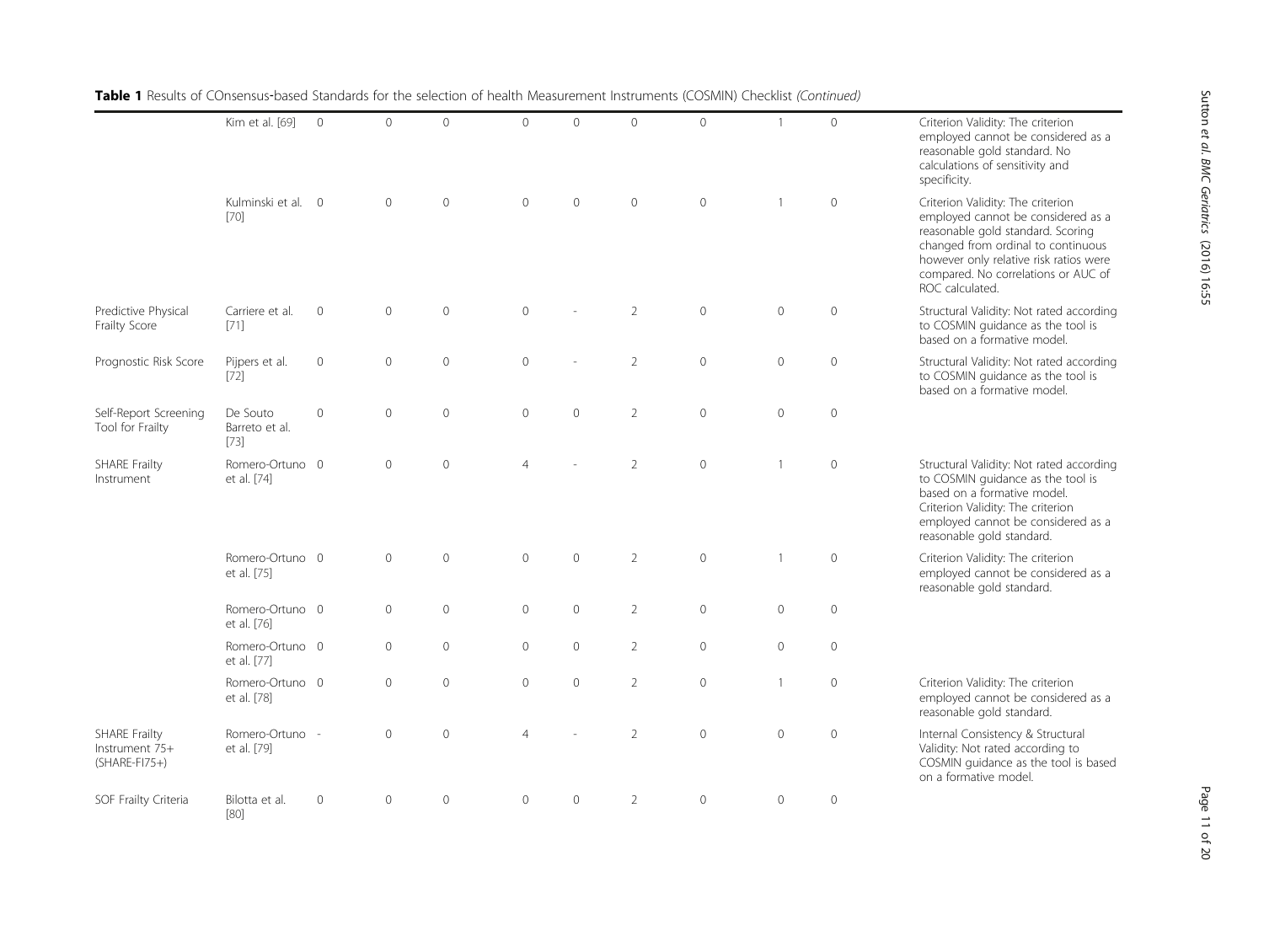|                                                       | Ensrud et al.<br>$[81]$       | $\circ$        | $\overline{0}$ | $\circ$        | $\circ$        | $\circ$        | $\overline{2}$ | $\mathbf{0}$   | $\overline{1}$ | $\circ$        | Criterion Validity: The criterion<br>employed cannot be considered as a<br>reasonable gold standard.                                                                                                                              |
|-------------------------------------------------------|-------------------------------|----------------|----------------|----------------|----------------|----------------|----------------|----------------|----------------|----------------|-----------------------------------------------------------------------------------------------------------------------------------------------------------------------------------------------------------------------------------|
| Strawbridge Frailty<br>Measure                        | Strawbridge<br>et al. [82]    | $\overline{0}$ | $\Omega$       | $\overline{0}$ | $\mathbf{1}$   | $\overline{0}$ | $\mathbf{0}$   | $\mathbf{0}$   | $\overline{0}$ | $\mathbf{O}$   | Content validity: No assessment of<br>whether all items are relevant for the<br>target population and no assessment<br>of whether all items together<br>comprehensively reflect the<br>measurement of frailty.                    |
|                                                       | Matthews et al. 0<br>$[83]$   |                | $\Omega$       | $\overline{0}$ | $\Omega$       | $\overline{0}$ | 2              | $\Omega$       | $\Omega$       | $\overline{0}$ |                                                                                                                                                                                                                                   |
| The Comprehensive<br>Frailty Assessment<br>Instrument | De Witte et al.<br>[84]       |                | $\Omega$       | $\Omega$       | $\overline{4}$ |                | $\Omega$       | $\Omega$       | $\overline{0}$ | $\overline{0}$ | Internal Consistency & Structural<br>Validity: Not rated according to<br>COSMIN guidance as the tool is based<br>on a formative model.                                                                                            |
|                                                       | De Witte et al.<br>$[85]$     | $\sim$ $-$     | $\Omega$       | $\Omega$       | $\Omega$       | $\overline{0}$ | $\overline{2}$ | $\mathbf{0}$   |                | $\mathbb O$    | Internal consistency: Not rated<br>according to COSMIN guidance as the<br>tool is based on a formative model.<br>Criterion Validity: The criterion<br>employed cannot be considered as a<br>reasonable gold standard.             |
| The Frailty Trait Scale                               | Garcia-Garcia<br>et al. [86]  | $\mathbf{0}$   | $\Omega$       | $\overline{0}$ | $\overline{2}$ | $\overline{0}$ | $\overline{2}$ | $\mathbf{0}$   | $\overline{1}$ | $\mathbb O$    | Criterion Validity: The criterion<br>employed cannot be considered as a<br>reasonable gold standard.                                                                                                                              |
| The FRAIL Scale                                       | Lopez et al. [87] 0           |                | $\Omega$       | $\overline{0}$ | $\mathbf{0}$   | $\overline{0}$ | $\overline{2}$ | $\mathbf{0}$   | $\mathbf{0}$   | $\circ$        |                                                                                                                                                                                                                                   |
| Tilburg Frailty Indicator<br>(TFI)                    | Andreasen<br>et al. [88]      | $\Omega$       | $\Omega$       | $\Omega$       | $\Omega$       | $\overline{0}$ | $\Omega$       | $\overline{1}$ | $\Omega$       | $\Omega$       | Cross-Cultural Validity: Sample size less<br>than 5 times the number of items<br>included on the scale $(5*15 = 75)$ .<br>actual sample size included; 34)                                                                        |
|                                                       | Daniels et al.<br>$[55]$      | $\mathbf{0}$   | $\circ$        | 0              | $\mathbf{0}$   | $\overline{0}$ | $\overline{2}$ | $\mathbf 0$    | $\overline{1}$ | $\overline{2}$ | Criterion Validity: The criterion<br>employed cannot be considered as a<br>reasonable gold standard.                                                                                                                              |
|                                                       | Gobbens & van 0<br>Assen [89] |                | $\circ$        | $\overline{0}$ | $\overline{0}$ | $\overline{0}$ | $\overline{2}$ | $\mathbf{0}$   | $\overline{0}$ | $\mathbb O$    |                                                                                                                                                                                                                                   |
|                                                       | Gobbens et al. 0<br>$[90]$    |                | $\Omega$       | $\Omega$       | $\mathbf{1}$   | $\Omega$       | $\Omega$       | $\Omega$       | $\circ$        | $\mathbf{O}$   | Content Validity: An assessment of<br>whether all items are relevant for the<br>purpose of the measurement<br>instrument was competed however<br>there was limited information<br>regarding other aspects of content<br>validity. |
|                                                       | Gobbens et al. 0<br>$[91]$    |                | $\mathcal{P}$  | $\Omega$       | $\mathcal{P}$  | $\Omega$       | $\overline{2}$ | $\Omega$       | $\Omega$       | $\mathbf{0}$   |                                                                                                                                                                                                                                   |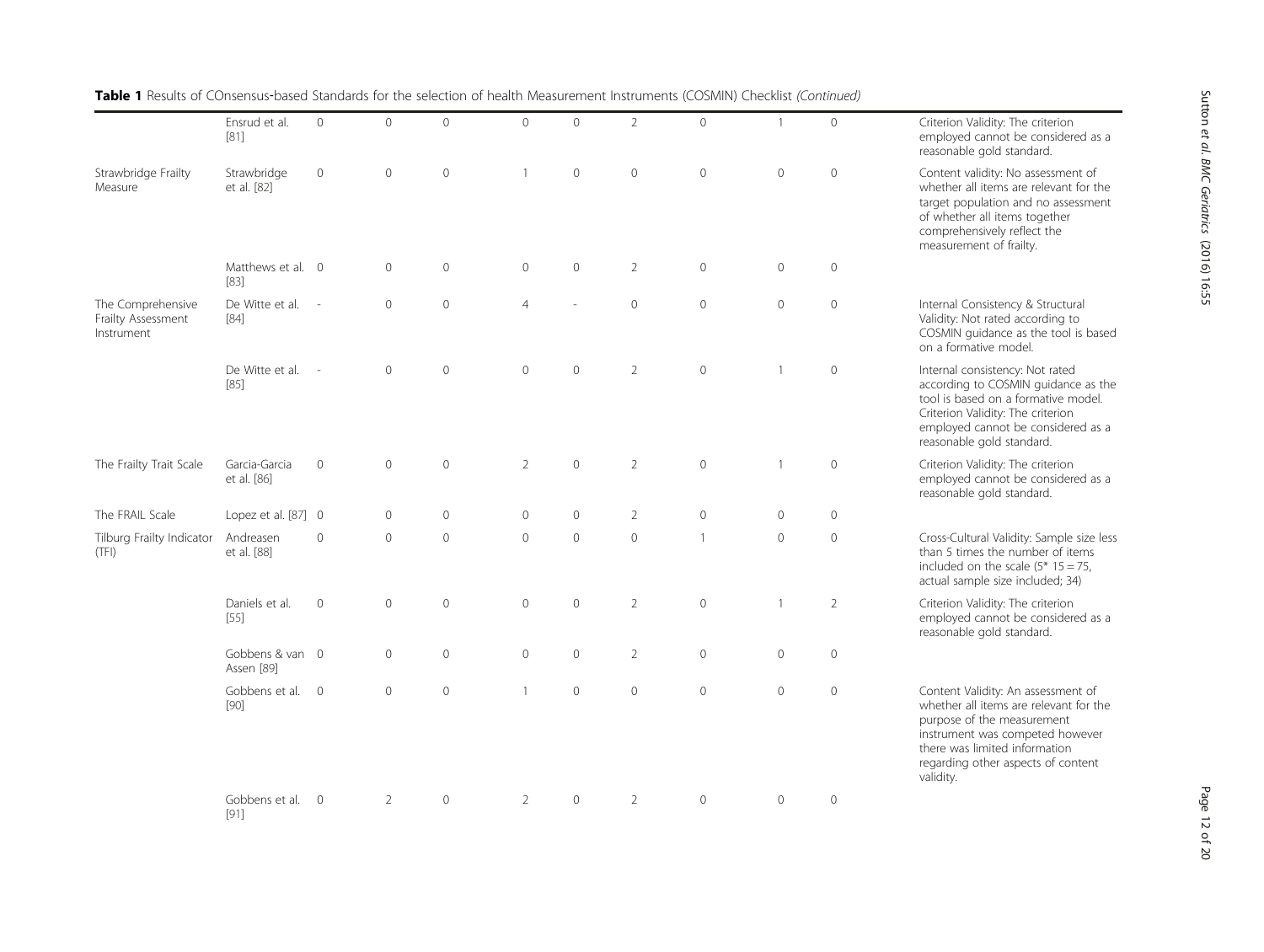|                                 | Gobbens et al. 0<br>$[92]$    |                | $\mathbf{0}$ | $\Omega$     | $\Omega$    | $\Omega$ | 2              | $\mathbf{0}$ | $\Omega$       | $\overline{0}$ |                                                                                                                                                                                                                                                  |
|---------------------------------|-------------------------------|----------------|--------------|--------------|-------------|----------|----------------|--------------|----------------|----------------|--------------------------------------------------------------------------------------------------------------------------------------------------------------------------------------------------------------------------------------------------|
|                                 | Gobbens et al.<br>$[93]$      | $\overline{0}$ | $\circ$      | $\mathbf{0}$ | $\circ$     | $\circ$  | $\overline{2}$ | $\mathbf 0$  | $\circ$        | $\circ$        |                                                                                                                                                                                                                                                  |
|                                 | Metzelthin et al. -<br>$[57]$ |                | $\circ$      | $\mathbf{0}$ | $\mathbf 0$ | $\sim$   | 3              | $\mathbf 0$  |                | $\circ$        | Internal Consistency and Structural<br>Validity: Not rated according to<br>COSMIN guidance as the tool is based<br>on a formative model.<br>Criterion Validity: The criterion<br>employed cannot be considered as a<br>reasonable gold standard. |
|                                 | Uchmanowicz<br>et al. [94]    |                | $\mathbf{0}$ | $\mathbf{0}$ | $\circ$     | $\Omega$ | $\circ$        |              | $\overline{0}$ | $\mathbf{0}$   | Internal Consistency: Not rated<br>according to COSMIN guidance as the<br>tool is based on a formative model.<br>Cross Cultural Validity: Multiple-group<br>confirmatory factor analysis not<br>performed.                                       |
| WHIOS Multicomponent<br>Measure | Woods et al.<br>$[95]$        | $\mathbf{0}$   | $\mathbf{0}$ | $\Omega$     | $\circ$     | $\Omega$ | $\overline{2}$ | $\mathbf{0}$ | $\Omega$       | $\mathbf{0}$   |                                                                                                                                                                                                                                                  |

Table 1 Results of COnsensus-based Standards for the selection of health Measurement Instruments (COSMIN) Checklist (Continued)

Key: 4: Excellent, 3: Good, 2: Fair, 1: Poor, 0: No information, - : Not rated AUC Area Under Curve, ROC Receiver Operating Curve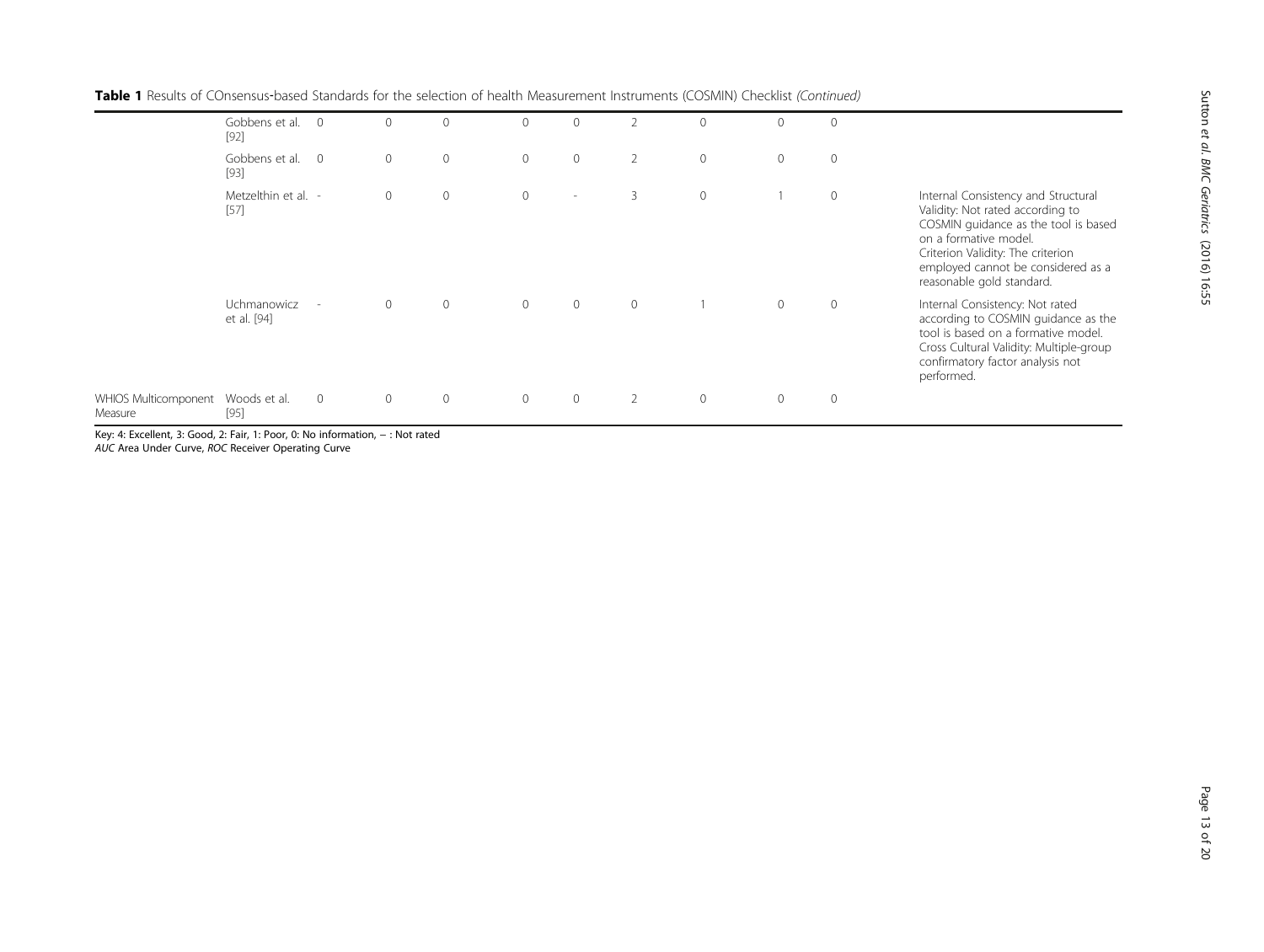Screening Tool for Frailty [[73](#page-18-0)], The Fatigue Resistance Ambulation Illnesses Loss of Weight (FRAIL) Scale [[87\]](#page-18-0) and Women's Health Initiative Observational Study (WHIOS) Multicomponent Measure [[95](#page--1-0)]. Each of these tools had only one element of Construct Validity (Hypothesis Testing) explored.

Overall Internal Consistency was assessed in 7/38 tools [[29, 41](#page-17-0), [51](#page-18-0), [54, 57, 58](#page-18-0), [61](#page-18-0), [79, 84, 85](#page-18-0), [94](#page--1-0)]; Internal Consistency was determined via Cronbach α calculations for 6/7 tools, the scores of which ranged from 0.62 for the Edmonton Frail Scale (EFS) [[42](#page-17-0)] to 0.81 for The Comprehensive Frailty Assessment Instrument [\[84\]](#page-18-0). Reliability was assessed in 8/38 tools [[31](#page-17-0), [34, 39, 41,](#page-17-0) [44, 45](#page-18-0), [61](#page-18-0), [91](#page-18-0)]. Inter-rater reliability was assessed for 8/38 tools [\[31, 34](#page-17-0), [39](#page-17-0), [41,](#page-17-0) [44](#page-18-0), [45, 61](#page-18-0), [91\]](#page-18-0) and was most commonly assessed using Cohen's Kappa calculations, the scores of which ranged from 0.63 for the Easycare- Two-step Older persons Screening (EASY-Care TOS) [[39](#page-17-0)] to 0.72 for the Evaluative Index for Physical Frailty (EIPF) [[44](#page-18-0)]. Intrarater reliability was assessed for the EIPF only using Cohen's Kappa calculations and Intraclass Correlation Coefficient calculations [[44](#page-18-0)]. Test-retest reliability was assessed for the TFI only using Pearson Correlation Coefficient calculations [[91\]](#page-18-0). Measurement Error was not assessed for any tool.

Construct Validity was the most widely evaluated measurement property, and was assessed in 36/38 tools [[2, 13, 25](#page-17-0)–[28](#page-17-0), [30](#page-17-0)–[33, 35](#page-17-0)–[95](#page--1-0)]. The Clinical Global Impression of Change in Physical Frailty [[34\]](#page-17-0) and the British Frailty Index (BFI) [\[29\]](#page-17-0) were the only tools for which Construct Validity was not assessed. Structural Validity was assessed in 12/38 tools [[25, 35](#page-17-0), [51](#page-18-0), [53](#page-18-0), [54](#page-18-0), [57](#page-18-0), [58](#page-18-0), [67](#page-18-0), [71](#page-18-0), [72, 74, 79](#page-18-0), [84\]](#page-18-0). Exploratory and Confirmatory Factor Analysis were the most common statistical methods employed to determine structural validity. Hypothesis Testing was assessed in 33/38 tools [\[2](#page-17-0), [13, 25](#page-17-0)–[28](#page-17-0), [30](#page-17-0)–[33, 35](#page-17-0)–[39, 42](#page-17-0)–[50, 52](#page-18-0)–[68, 71](#page-18-0)–[81, 83, 85](#page-18-0)–[87](#page-18-0), [89](#page-18-0), [91](#page-18-0)–[93, 95\]](#page--1-0). Hazard and Odds Ratios were the most frequently employed method of statistical analysis used to establish predictive validity as part of Hypothesis Testing. Cross Cultural Validity was assessed in one tool; the TFI [[88](#page-18-0), [94\]](#page--1-0). Content Validity was assessed in 28/38 tools [[25, 28, 30, 31, 34](#page-17-0), [35](#page-17-0), [38](#page-17-0), [40](#page-17-0), [44, 45, 49](#page-18-0)–[54, 61, 66](#page-18-0), [67, 74, 79, 82, 84, 86, 90, 91\]](#page-18-0). Criterion Validity was assessed in 18/38 tools [\[26](#page-17-0), [29](#page-17-0)–[32, 38](#page-17-0), [39,](#page-17-0) [46](#page-18-0), [49, 52](#page-18-0), [54](#page-18-0)–[57, 60, 67](#page-18-0)–[70](#page-18-0), [74](#page-18-0), [75](#page-18-0), [78, 81, 85, 86\]](#page-18-0). Receiver Operating Characteristic curve analysis was the most frequently employed method of statistical analysis to determine Criterion Validity. Responsiveness was assessed in 2/38 tool; the GFI and TFI [[55\]](#page-18-0). Additional file [1](#page-16-0) provides an overview of the statistical analysis employed in each study to assess the identified measurement properties.

Table [2](#page-14-0) summarises the measurement properties evaluated for each tool for which the supporting evidence

was within statistically significant parameters and the evidence was rated as fair', good' or excellent' according to the COSMIN checklist. Evidence of Internal Consistency and Structural Validity was excluded following COSMIN guidance as items of a measurement tool do not need to be correlated when a tool is based on a formative model [[21](#page-17-0)–[23\]](#page-17-0).

In terms of the individual measurement properties that were evaluated, 2/38 frailty assessment tools had Reliability data within statistically significant parameters of fairexcellent quality; the FI-CGA [\[45](#page-18-0)–[47](#page-18-0)] and TFI [[45](#page-18-0), [91](#page-18-0)]. 18/38 tools had Content Validity of fair-excellent quality within statistically significant parameters [\[25, 26, 30](#page-17-0)–[38](#page-17-0), [44](#page-18-0)–[47, 49](#page-18-0), [50, 54](#page-18-0)–[62](#page-18-0), [64](#page-18-0)–[67](#page-18-0), [74](#page-18-0)–[79](#page-18-0), [84](#page-18-0)–[86](#page-18-0), [88](#page-18-0)–[94\]](#page--1-0). 30/38 tools had evidence for Hypothesis Testing [\[2, 13](#page-17-0), [25](#page-17-0)–[28](#page-17-0), [30](#page-17-0)–[32, 35](#page-17-0)–[39](#page-17-0), [42,](#page-17-0) [45](#page-18-0)–[50](#page-18-0), [54](#page-18-0)–[67, 71](#page-18-0)–[81](#page-18-0), [83, 85](#page-18-0)–[87](#page-18-0), [89](#page-18-0), [91](#page-18-0)–[93, 95](#page--1-0)] and 2/38 had evidence of Responsiveness; the GFI and TFI [[55](#page-18-0)].

The TFI and the FI-CGA were the only tools which had both reliability and validity data within statistically significant parameters of fair-excellent quality [[45](#page-18-0)–[47](#page-18-0), [55, 57](#page-18-0), [88](#page-18-0)–[94](#page--1-0)]. The TFI had acceptable evidence of psychometric testing for 4 measurement domains; Reliability, Content Validity, Hypothesis Testing and Responsiveness. The FI-CGA had acceptable evidence of psychometric testing for 3 measurement domains; Reliability, Content Validity and Hypothesis Testing. The following tools were found to have no reliability or validity evidence of fairexcellent quality within statistically significant parameters; BFI [\[29](#page-17-0)], EFS [\[41, 42](#page-17-0)], Frailty Index for Elders [\[51\]](#page-18-0), Frail Non-Disabled Instrument [\[52\]](#page-18-0), Frailty Screening Tool [[53](#page-18-0)], Marigliano–Cacciafesta Polypathological Scale [[68](#page-18-0)] and Strawbridge Frailty Measure [[82](#page-18-0), [83\]](#page-18-0).

# **Discussion**

To the authors' knowledge this is the first review of the overall reliability and validity of multi-component frailty assessment tools that were specifically developed to assess frailty in older adult populations. This review presents a comprehensive list of multi-component frailty assessment tools for which there are published psychometric data.

Whilst 73 papers met the inclusion criteria for review, many more were excluded as they directly or indirectly reported on the psychometric evaluation of an amended version of an established frailty assessment tool. This was predominantly observed in relation to the CHS Phenotype Model [[13\]](#page-17-0) and the CSHA Cumulative Deficit Model [[14\]](#page-17-0), where modified versions of Fried's Phenotype of Frailty tool and Mitinski's Frailty Index were applied. While evidence from such studies supports the robustness of these models to conceptualise frailty, it does not provide evidence for the reliability or validity of the original assessment tool. This application of nonstandardised versions of frailty assessment tools within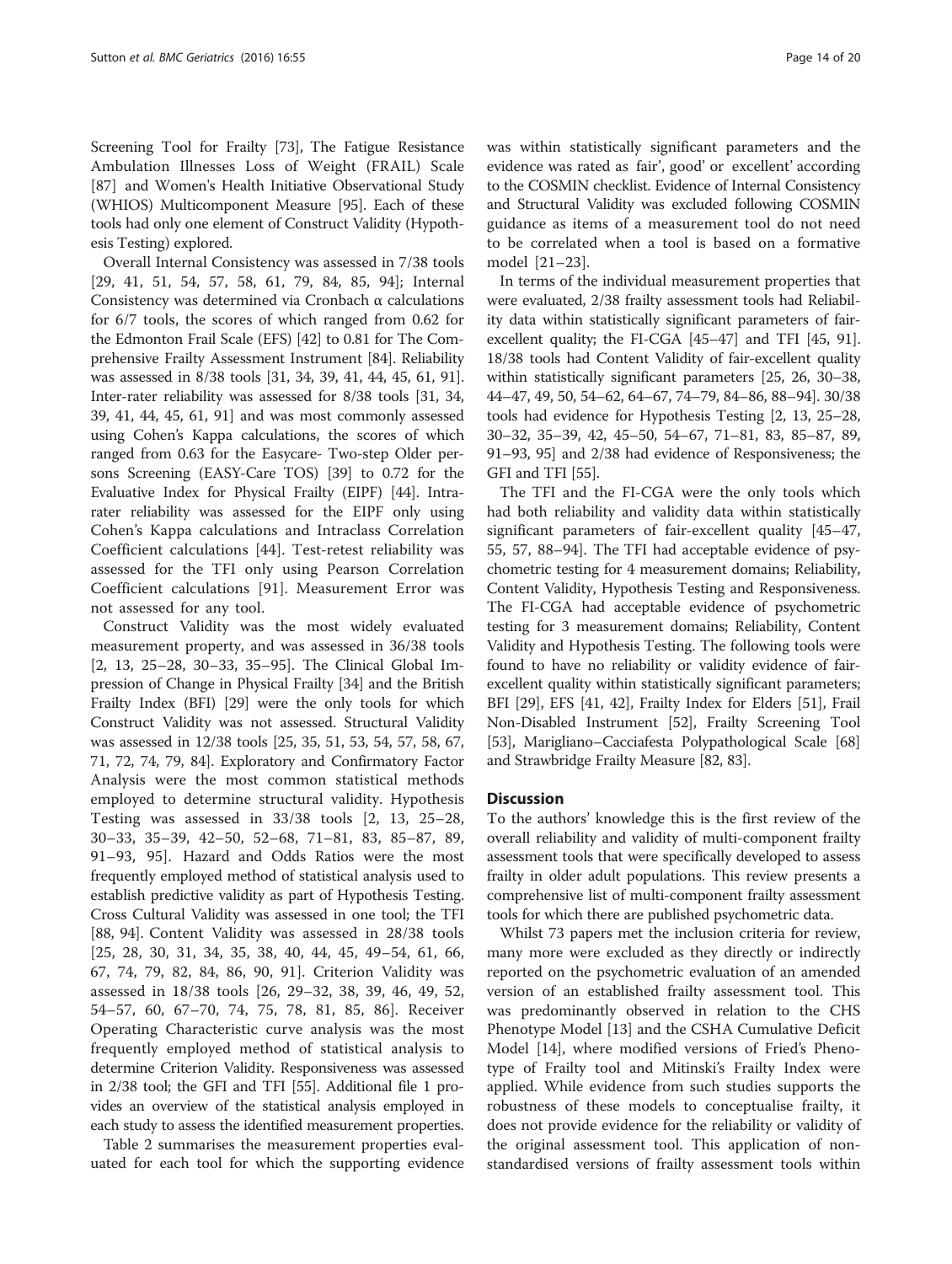<span id="page-14-0"></span>

| Table 2 A summary of the measurement properties of multicomponent frailty assessment tools with evidence of reliability and |  |  |
|-----------------------------------------------------------------------------------------------------------------------------|--|--|
| validity that was within statistical significant parameters and of fair to excellent quality                                |  |  |

| randry that was within statistical significant parameters and or fail to excellent quality |                         |   |       |                       |          |                           |          |          |                                                                                               |
|--------------------------------------------------------------------------------------------|-------------------------|---|-------|-----------------------|----------|---------------------------|----------|----------|-----------------------------------------------------------------------------------------------|
| Frailty assessment tool                                                                    | Internal<br>consistency |   | error | validity              | validity | testing                   | validity | validity | Reliability Measurement Content Structural Hypothesis Cross cultural Criterion Responsiveness |
| 9-Item Frailty Measure [25]                                                                |                         |   |       | $\mathsf X$           |          | Χ                         |          |          |                                                                                               |
| Brief Clinical Instrument to<br>Classify Frailty [26, 27]                                  |                         |   |       |                       |          | $\boldsymbol{\times}$     |          |          |                                                                                               |
| Brief Frailty Index [28]                                                                   |                         |   |       | $\mathsf X$           |          | $\boldsymbol{\times}$     |          |          |                                                                                               |
| British Frailty Index [29]                                                                 |                         |   |       |                       |          |                           |          |          |                                                                                               |
| Care Partners-Frailty Index-<br>Comprehensive Geriatric<br>Assessment [30]                 |                         |   |       | $\mathsf X$           |          | $\mathsf X$               |          |          |                                                                                               |
| Clinical Frailty Scale [31-33]                                                             |                         |   |       | $\mathsf X$           |          | $\mathsf X$               |          |          |                                                                                               |
| Clinical Global Impression of<br>Change in Physical Frailty [34]                           |                         |   |       | Χ                     |          |                           |          |          |                                                                                               |
| Comprehensive Assessment of<br>Frailty [35-37]                                             |                         |   |       |                       |          | $\boldsymbol{\times}$     |          |          |                                                                                               |
| Continuous Composite Measure<br>of Frailty [38]                                            |                         |   |       | $\mathsf X$           |          | $\boldsymbol{\times}$     |          |          |                                                                                               |
| EASY-Care Two-step Older<br>persons Screening [39, 40]                                     |                         |   |       |                       |          | $\mathsf X$               |          |          |                                                                                               |
| Edmonton Frail Scale [41-43]                                                               |                         |   |       |                       |          |                           |          |          |                                                                                               |
| Evaluative Index for Physical<br>Frailty [44]                                              |                         |   |       | $\mathsf X$           |          |                           |          |          |                                                                                               |
| FI-CGA [45-47]                                                                             |                         | Χ |       | $\boldsymbol{\times}$ |          | $\mathsf X$               |          |          |                                                                                               |
| FORECAST [35, 36]                                                                          |                         |   |       |                       |          | $\mathsf X$               |          |          |                                                                                               |
| Frailty Index [48]                                                                         |                         |   |       |                       |          | Χ                         |          |          |                                                                                               |
| Frailty Index based on Primary<br>Care Data [49, 50]                                       |                         |   |       | Χ                     |          | Χ                         |          |          |                                                                                               |
| Frailty Index for Elders [51]                                                              |                         |   |       |                       |          |                           |          |          |                                                                                               |
| Frail Non-Disabled Instrument<br>$[52]$                                                    |                         |   |       |                       |          |                           |          |          |                                                                                               |
| Frailty Screening Tool [53]                                                                |                         |   |       |                       |          |                           |          |          |                                                                                               |
| Groningen Frailty Indicator<br>$[27, 49, 54 - 62]$                                         |                         |   |       | $\mathsf X$           |          | $\boldsymbol{\mathsf{X}}$ |          |          | Χ                                                                                             |
| Guilley Frailty Instrument [63]                                                            |                         |   |       |                       |          | $\boldsymbol{\mathsf{X}}$ |          |          |                                                                                               |
| Inactivity and Weight Loss<br>[64, 65]                                                     |                         |   |       | Χ                     |          | $\mathsf X$               |          |          |                                                                                               |
| INTER-FRAIL Study Questionnaire<br>[66]                                                    |                         |   |       | Χ                     |          | Χ                         |          |          |                                                                                               |
| KLoSHA Frailty Index [67]                                                                  |                         |   |       | X                     |          | $\mathsf X$               |          |          |                                                                                               |
| Marigliano-Cacciafesta<br>Polypathological Scale [68]                                      |                         |   |       |                       |          |                           |          |          |                                                                                               |
| Phenotype of Frailty<br>[2, 13, 27, 69, 70]                                                |                         |   |       |                       |          | $\boldsymbol{\mathsf{X}}$ |          |          |                                                                                               |
| Predictive Physical Frailty Score<br>[71]                                                  |                         |   |       |                       |          | $\boldsymbol{\mathsf{X}}$ |          |          |                                                                                               |
| Prognostic Risk Score [72]                                                                 |                         |   |       |                       |          | Χ                         |          |          |                                                                                               |
| Self-Report Screening Tool for<br>Frailty [73]                                             |                         |   |       |                       |          | $\boldsymbol{\mathsf{X}}$ |          |          |                                                                                               |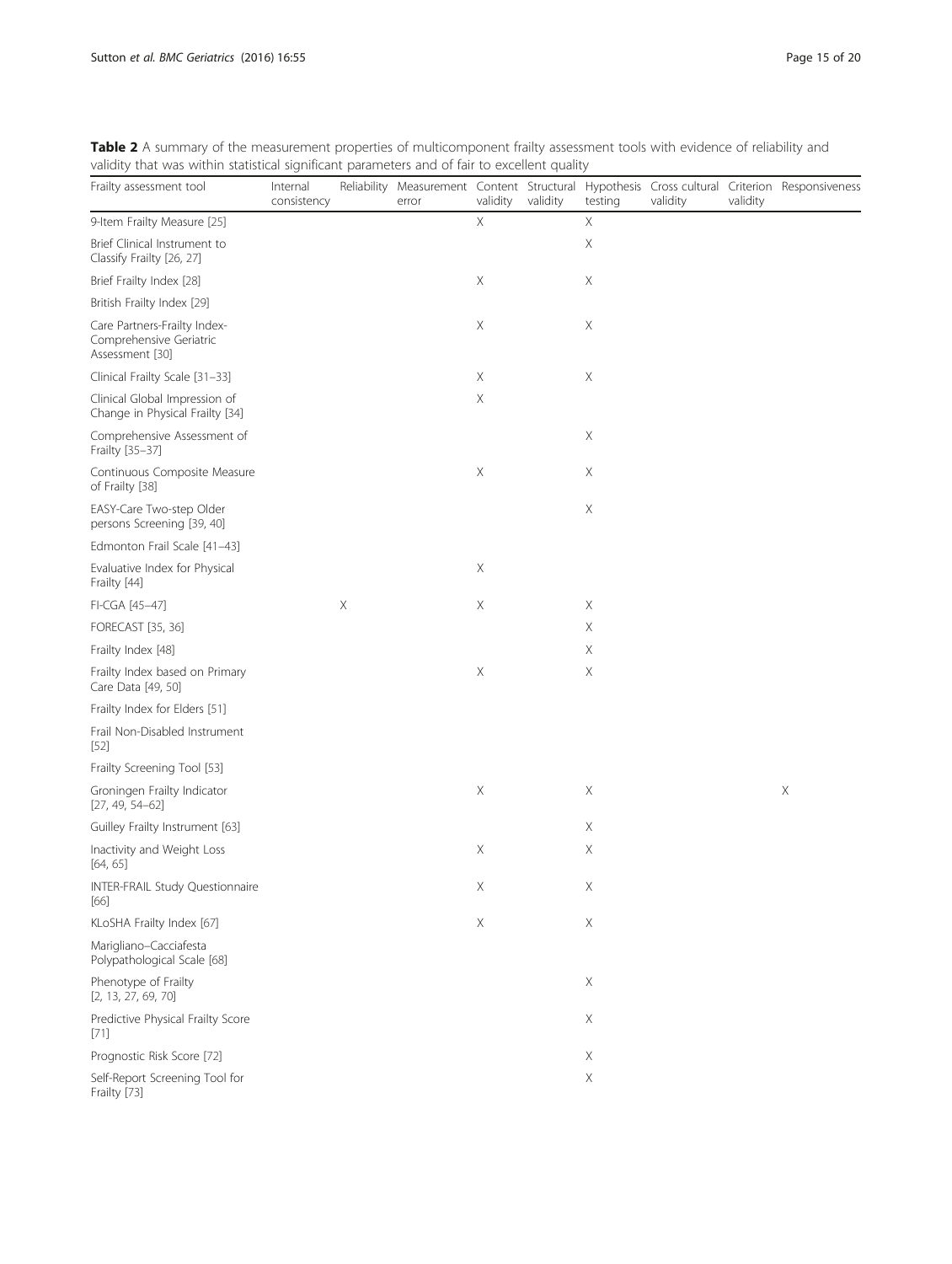| randrey ende mas menin seaesered. Significant parameters and or ran to executive quanty (commaca) |   |          |          |          |
|---------------------------------------------------------------------------------------------------|---|----------|----------|----------|
| SHARE Frailty Instrument [74-78]                                                                  |   | X        | Χ        |          |
| SHARE Frailty Instrument 75+<br>[79]                                                              |   | Χ        | Χ        |          |
| SOF Frailty Criteria [80, 81]                                                                     |   |          | Χ        |          |
| Strawbridge Frailty Measure<br>[82, 83]                                                           |   |          |          |          |
| The Comprehensive Frailty<br>Assessment Instrument [84, 85]                                       |   | $\times$ | $\times$ |          |
| The Frailty Trait Scale [86]                                                                      |   | Χ        | Χ        |          |
| The FRAIL Scale [87]                                                                              |   |          | Χ        |          |
| Tilburg Frailty Indicator (TFI)<br>$[55, 57, 88 - 94]$                                            | X | $\times$ | Χ        | $\times$ |
| WHIOS Multicomponent Measure<br>$[95]$                                                            |   |          | Χ        |          |

Table 2 A summary of the measurement properties of multicomponent frailty assessment tools with evidence of reliability and validity that was within statistical significant parameters and of fair to excellent quality (Continued)

frailty research significantly limits conclusions that can be drawn regarding reliability and validity. It is notable that the CSHA Cumulative Deficit Model is not prescriptive regarding the exact age-related deficits to be included in a Frailty Index, nor the exact number of deficits [[14](#page-17-0)]. A wide range of non-standardised Frailty Indexes were identified in the literature, which was outside of the scope of this review to explore; a recent systematic review by Drubbel et al. [[18\]](#page-17-0) specifically explored the criterion validity, construct validity and responsiveness of the Frailty Indexes when applied in a community-dwelling older adult population.

It was observed that many of the frailty assessment tools included for review were developed and tested retrospectively using data available from large-scale longitudinal studies or were developed in conjunction with a larger trial; the main aim of which was not the development of a frailty assessment tool. This lack of focused primary research may partly explain why there are limited reliability and validity data of high quality for many of the tools identified.

In summary, the GFI and TFI were the most frequently examined tools with respect to psychometric properties (11 and 9 studies respectively). 22/38 tools identified had only 1 study concerning psychometric properties; this limited evidence-base reduces the generalisability of the results and conclusions that can be drawn.

Health measurement instruments must be both reliable and valid to ensure diagnostic accuracy and consistency in measurement [\[23\]](#page-17-0). Of the 38 multi-component frailty assessment tools identified, no tool has been examined in all reliability and validity domains assessed by the COS-MIN checklist. The TFI and GFI had the most psychometric domains explored (8/9 and 7/9 domains, respectively). However, not all of this evidence was assessed to be of fair-excellent quality within statistically significant

parameters. Only the TFI and FI-CGA had reliability and validity data within statistically significant parameters of fair-excellent quality. The TFI had acceptable evidence of psychometric testing for 4 measurement domains, while the FI-CGA had acceptable evidence of psychometric testing for 3 measurement domains.

# Research and clinical implications

The frailty assessment tool that has been most extensively examined in terms of its psychometric properties and has the most robust evidence supporting its reliability and validity is the TFI. However, for a frailty assessment tool to meet the requirements of a gold standard it must be based on a universally accepted operational definition of frailty and have evidence pertaining to all aspects of the tool's reliability and validity of high methodological quality [[9\]](#page-17-0). Further research of good-excellent quality is needed, encompassing all aspects of reliability and validity, before the TFI tool can be classified as a gold standard.

The application of a tool without a strong evidencebase of reliability and validity significantly increases the risk of invalid assessment and misdiagnosis of frailty. The consequent implications for research are substantial, including an increased likelihood of the interpretation and reporting of flawed results. The implications for treatment provision and patient outcomes in a clinical setting are also substantial; with potential for decreased recognition of risks for adverse outcomes, inappropriate treatment planning and inappropriate allocation of resources including unsuitable provision of preventative and restorative interventions. Therefore, the scope and quality of reliability and validity evidence must be considered when selecting an assessment tool in both settings. Other key considerations that are important to note when selecting a frailty assessment tool are the interpretability and generalisability of the evidence-base. Evidence of the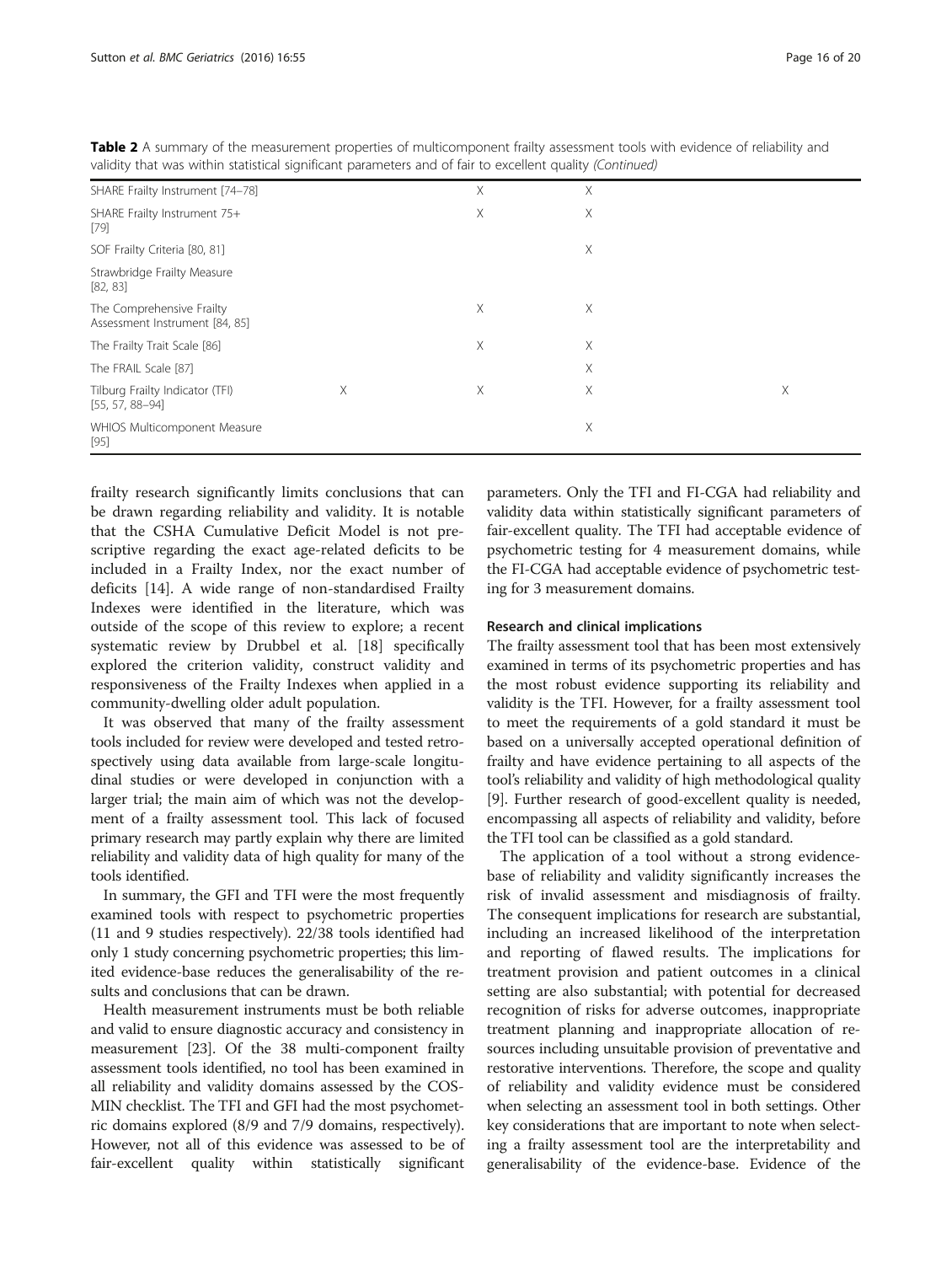<span id="page-16-0"></span>reliability and validity of an assessment tool relates only to its application within the specific setting and population that it was developed for and validated in. The utility of the tool should also be considered, specifically the appropriateness of the mode of administration in relation to the setting and the time and resource demands associated with the tool.

The development and psychometric evaluation of frailty assessment tools should be the primary focus of research projects to further develop a strong evidence-base. When evaluating existing tools, studies should apply a standardised version where feasible. The consensus on a universally accepted operational definition of frailty should also be a key focus of future frailty research to support the development of a gold standard frailty assessment tool.

# Limitations of the review

The selection of studies for inclusion was completed by the lead author (JLS) only, which increased the potential for selection bias; this risk was minimised by following a comprehensive search strategy and the PRISMA standards for reporting in systematic reviews [\[24\]](#page-17-0). Studies examining tools that were not specifically developed to assess frailty were excluded; this resulted in the exclusion of some tools such as the Short Physical Performance Battery [\[96\]](#page--1-0) and Comprehensive Geriatric Assessment [\[97\]](#page--1-0) which have been referred to in the frailty literature as tools with potential utility in assessing frailty as part of a wider comprehensive assessment. This limits the scope of this review, but was considered reasonable given the complexity of the frailty syndrome. Studies which directly or indirectly reported on the psychometric evaluation of an amended version of an established frailty assessment tool were also excluded. This again limits the scope of the review but was considered reasonable due to the large number of studies citing modified tools identified in the literature and the large variation in the types of modifications.

The COSMIN checklist has several limitations in its application. When assessing Criterion Validity the COSMIN checklist requires the comparator tool to be of a gold standard. There is currently no gold standard frailty assessment tool. Thus, whilst the majority of studies included for review assessing Criterion Validity compared one frailty assessment tool to another widelyused tool, the COSMIN guidance stipulated that this should be rated as evidence of poor methodological quality in relation to Criterion Validity. The COSMIN guidance does however allow for this relationship between frailty assessment tools to be rated as part of Construct Validity, so the evidence of validity provided by such studies was still represented in the COSMIN scoring system. With regards to the COSMIN scoring system, the overall methodological quality rating per measurement

property is obtained by taking the lowest rating of all the items assessed for that property giving a worst counts score' [[21](#page-17-0)–[23\]](#page-17-0). Occasionally, however, a measurement property scored highly for all items assessed except for one which resulted in a poor' overall score which did not accurately reflect all the presented evidence. Such a measurement property received the same overall rating as measurement properties that had entirely poor ratings for all items. It was not within the scope of this systematic review to differentiate between such ratings on an item by item basis when reporting results. Whilst this is a limitation, receiving a rating of poor' for one item is an indication of inadequate methodological quality so it does not impact on the overall quality assessment. The application of the COSMIN checklist; a standardised tool developed specifically to assess the methodological quality of studies examining the measurement properties of health-related instruments remains a strength of this review.

# Conclusions

This review provides an up-to-date comprehensive list of all multi-component frailty assessment tools for which there is published psychometric data. It identifies a large number of multi-component frailty assessment tools in existence; however, the breadth and quality of the psychometric properties of these tools is limited. Only the FI-CGA [[45](#page-18-0)–[47](#page-18-0)] and TFI [[54](#page-18-0), [56](#page-18-0), [86](#page-18-0)–[94\]](#page--1-0) have both reliability and validity data within statistically significant parameters and of fair-excellent quality. However, this should be interpreted with caution as a score of fair' on the COSMIN checklist means that the evidence is only of questionable quality. At present, the TFI has the most robust evidence-base supporting its reliability and validity in assessing frailty. However, the psychometric properties of the TFI and all other multi-component frailty assessment tools require further in-depth evaluation before they can fulfil the criteria for a gold standard assessment tool, and before definitive conclusions regarding the best tool for use in research and clinical settings can be drawn.

# Additional files

[Additional file 1:](dx.doi.org/10.1186/s12877-016-0225-2) Summary of Key Quantitative Reliability and Validity Data for Multicomponent Frailty Assessment Tools [[98](#page--1-0)–[100\]](#page--1-0). (DOCX 65 kb)

[Additional file 2:](dx.doi.org/10.1186/s12877-016-0225-2) PRISMA Checklist. (DOCX 23 kb)

[Additional file 3:](dx.doi.org/10.1186/s12877-016-0225-2) General Characteristics of Studies. (DOCX 44 kb)

# Competing interests

The authors declare that they have no competing interests.

#### Authors' contributions

The research question, concept and design were formulated by JLS, RLG and RH. The trial selection was completed by JLS. Data analysis was completed by JLS, RLG, MCC, EVW, AMB, SD and SPN. Preparation of manuscript completed by JLS. RLG, RJH, MCC, EVW, AMB, SD and SPN reviewed and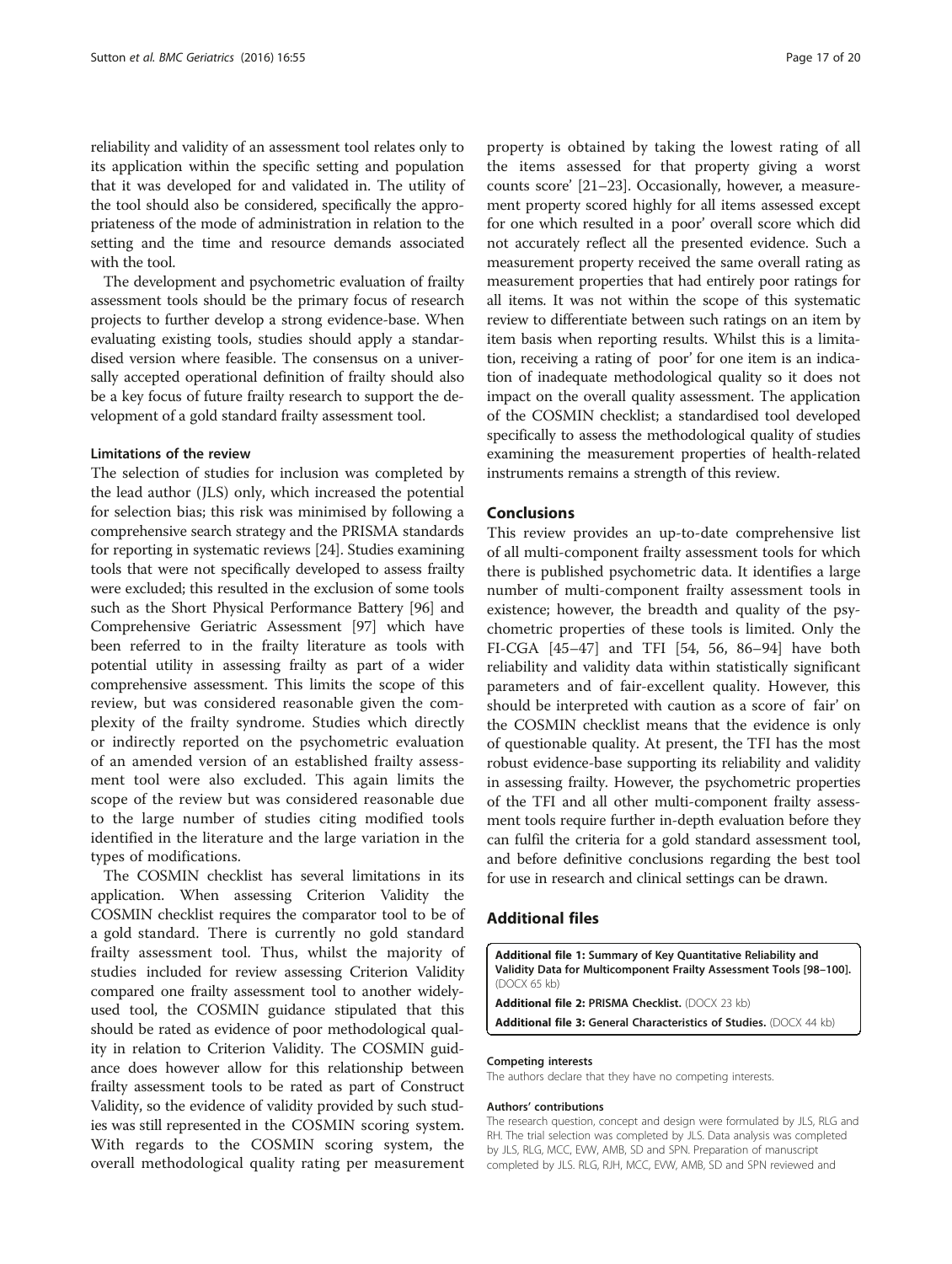<span id="page-17-0"></span>edited the manuscript. All authors have read and approved the final version of the manuscript.

### Acknowledgements

This research was supported by King's College London, South London and Maudsley NHS Foundation Trust, NIHR Dementia Biomedical Research Unit, NIHR Biomedical Research Centre for Mental Health and Middlesex University. The views expressed are those of the authors and not necessarily those of the NHS, the NIHR or the Department of Health. The authors would like to express their gratitude and thanks to all those authors who responded to study queries and data requests. The authors would also like to express their gratitude to the independent reviewers for their many helpful and insightful comments during the process of finalising this manuscript.

# Author details

<sup>1</sup>Department of Old Age Psychiatry, Institute of Psychiatry, Psychology & Neuroscience, King's College London, Box PO70, De Crespigny Park, London SE5 8AF, UK.<sup>2</sup> Centre for Dementia Studies, Brighton and Sussex Medical School, East Sussex, UK. <sup>3</sup>Department of Psychology, School of Science and Technology, Middlesex University, London, UK. <sup>4</sup>Division of Psychiatry, University College London, London, UK.

# Received: 27 August 2015 Accepted: 12 February 2016 Published online: 29 February 2016

# References

- 1. Global Health and Ageing (2011). WHO (Online) Available at: [http://www.](http://www.who.int/ageing/publications/global_health/en/) [who.int/ageing/publications/global\\_health/en/.](http://www.who.int/ageing/publications/global_health/en/) Accessed: March 03 2015.
- 2. Ensrud KE, Ewing SK, Taylor BC, et al. Frailty and risk of falls, fracture, and mortality in older women: the study of osteoporotic fractures. J Gerontol A Biol Sci Med Sci. 2007;62:744–51.
- 3. Al Snih S, Graham JE, Ray LA, et al. Frailty and incidence of activities of daily living disability among older Mexican Americans. J Rehabil Med. 2009;41:892–7.
- 4. Boyd CM, Xue QL, Simpson CF, et al. Frailty, hospitalization, and progression of disability in a cohort of disabled older women. Am J Med. 2005;118:1225–31.
- 5. Chang Y-W, Chen W-L, Lin F-G, et al. Frailty and its impact on healthrelated quality of life: a cross-sectional study on elder communitydwelling preventive health service users. PLoS One. 2012;7(5):e38079. doi[:10.1371/journal.pone.0038079.](http://dx.doi.org/10.1371/journal.pone.0038079)
- Puts MTE, Lips P, Deeg DJH. Sex Differences in the Risk of Frailty for Mortality Independent of Disability and Chronic Diseases. J Am Geriatr Soc. 2005;53:40–47.
- 7. Gale CR, Cooper C, Deary IJ, Aihie Sayer A. Psychological well-being and incident frailty in men and women: the English Longitudinal Study of Ageing. Psychol Med. 2014;44:697–706.
- Collard RM, Boter H, Schoevers RA, et al. Prevalence of frailty in community-dwelling older persons: a systematic review. J Am Geriatr Soc. 2012;60(8):1487–92.
- 9. Rodriguez-Manas L, Feart C, Mann G, et al. Searching for an Operational Definition of Frailty: A Delphi Based Consensus Statement. The frailty operative definition-consensus conference project. J Gerontol A Biol Sci Med Sci. 2013;68(1):62–7.
- 10. Clegg A, Young J, Iliffe S, et al. Frailty in elderly people. Lancet. 2013;381:752–62.
- 11. Fried LP, Ferrucci L, Darer J, et al. Untangling the concepts of disability, frailty, and comorbidity: implications for improved targeting and care. J Gerontol: Med Sci. 2004;59:255–63.
- 12. Lang PO, Michel JP, Zekry D. Frailty syndrome: a transitional state in a dynamic process. Gerontology. 2009;55:539–49.
- 13. Fried LP, Tangen CM, Walston J, et al. Frailty in older adults: evidence for a phenotype. J Gerontol: Med Sci. 2001;56A(3):146–56.
- 14. Mitnitski AB, Mogilner AJ, Rockwood K. Accumulation of deficits as a proxy measure of aging. Sci World. 2001;1:323–36. doi[:10.1100/tsw.2001.58](http://dx.doi.org/10.1100/tsw.2001.58). Available from: ISSN 1532–2246; [Accessed: 03/10/2014].
- 15. Sternberg S, Wershof Schwartz A, Karunananthan S, et al. The identification of frailty: a systematic literature review. J Am Geriatr Soc. 2011;59:2129–38.
- 16. Clegg A, Rogers L, Young J. Diagnostic test accuracy of simple instruments for identifying frailty in community-dwelling older people: a systematic review. Age Ageing. 2015;44(1):148–52.
- 17. Pijpers E, Ferreira I, Stehouwer CD, Nieuwenhuijzen Kruseman AC. The frailty dilemma. Review of the predictive accuracy of major frailty scores. Eur J Intern Med. 2012;23(2):118–23.
- 18. Drubbel I, Numans ME, Kranenburg G, et al. Screening for frailty in primary care: A systematic review of the psychometric properties of the frailty index in community-dwelling older people. BMC Geriatr. 2014;14:27.
- 19. de Vries NM, Staal JB, van Ravensberg CD, et al. Outcome instruments to measure frailty: a systematic review. Ageing Res Rev. 2011;10(1):104–14.
- 20. Bouillon K, Kivimaki M, Hamer M, et al. Measures of frailty in populationbased studies: an overview. BMC Geriatr. 2013;13:64.
- 21. Terwee CB, Mokkink LB, Knol DL, et al. Rating the methodological quality in systematic reviews of studies on measurement properties: A scoring system for the COSMIN checklist. Qual Life Res. 2012;21:651–7.
- 22. Mokkink LB, Terwee CB, Patrick DL, et al. The COSMIN study reached international consensus on taxonomy, terminology, and definitions of measurement properties for health-related patient-reported outcomes. J Clin Epidemol. 2010;63:737–45.
- 23. Mokkink LB, Terwee CB, Patrick DL, et al. The COSMIN checklist for assessing the methodological quality of studies on measurement properties of health status measurement instruments: an international Delphi study. Qual Life Res. 2010;19:539–49.
- 24. Moher D, Liberati A, Tetzlaff J, Altman DG, The PRISMA Group. Preferred Reporting Items for Systematic Reviews and Meta-Analyses: The PRISMA Statement. BMJ. 2009;339:b2535. doi:[10.1136/bmj.b2535.](http://dx.doi.org/10.1136/bmj.b2535)
- 25. Ravaglia G, Forti P, Lucicesare A, et al. Development of an easy prognostic score for frailty outcomes in the aged. Age Ageing. 2008;37(2):161–6.
- 26. Rockwood K, Stadnyk K, MacKnight C, et al. A brief clinical instrument to classify frailty in elderly people. Lancet. 1999;353(9148):205–6.
- 27. Kenig J, Zychiewicz B, Olszewska U, Richter P. Screening for frailty among older patients with cancer that qualify for abdominal surgery. J Geriatr Oncol. 2015;6(1):52–9.
- 28. Freiheit EA, Hogan DB, Eliasziw M, et al. Development of a frailty index for patients with coronary artery disease. J Am Geriatr Soc. 2010;58(8):1526–31.
- 29. Kamaruzzaman S, Ploubidis GB, Fletcher A, Ebrahim S. A reliable measure of frailty for a community dwelling older population. Health Qual Life Outcomes. 2010;8:123.
- 30. Goldstein J, Hubbard RE, Moorhouse P, et al. The validation of a care partner-derived frailty index based upon comprehensive geriatric assessment (CP-FI-CGA) in emergency medical services and geriatric ambulatory care. Age Ageing. 2015;44(2):327–30.
- 31. Rockwood K, Song X, MacKnight C, et al. A global clinical measure of fitness and frailty in elderly people. Can Med Assoc J. 2005;173(5):489–95.
- 32. Rockwood K, Abeysundera MJ, Mitnitski A. How should we grade frailty in nursing home patients? J Am Med Dir Assoc. 2007;8(9):595–603.
- 33. Mitnitski A, Fallah N, Rockwood MR, Rockwood K. Transitions in cognitive status in relation to frailty in older adults: a comparison of three frailty measures. J Nutr Health Aging. 2011;15(10):863–7.
- 34. Studenski S, Hayes RP, Leibowitz RQ, et al. Clinical global impression of change in physical frailty: development of a measure based on clinical judgment. J Am Geriatr Soc. 2004;52(9):1560–6.
- 35. Sundermann S, Dademasch A, Praetorius J, et al. Comprehensive assessment of frailty for elderly high-risk patients undergoing cardiac surgery. Eur J Cardiothorac Surg. 2011;39(1):33–7.
- 36. Sundermann S, Dademasch A, Rastan A, Praetorius J, Rodriguez H, Walther T, et al. One-year follow-up of patients undergoing elective cardiac surgery assessed with the Comprehensive Assessment of Frailty test and its simplified form. Interact Cardiovasc Thorac Surg. 2011;13(2):119–23.
- 37. Sundermann SH, Dademasch A, Seifert B, et al. Frailty is a predictor of shortand mid-term mortality after elective cardiac surgery independently of age. Interact Cardiovasc Thorac Surg. 2014;18(5):580–5.
- 38. Buchman AS, Wilson RS, Bienias JL, Bennett DA. Change in frailty and risk of death in older persons. Exp Aging Res. 2009;35(1):61–82.
- 39. van Kempen JA, Schers HJ, Melis RJ, Olde Rikkert MG. Construct validity and reliability of a two-step tool for the identification of frail older people in primary care. J Clin Epidemiol. 2014;67(2):176–83.
- 40. van Kempen JA, Schers HJ, Jacobs A, et al. Development of an instrument for the identification of frail older people as a target population for integrated care. Br J Gen Pract. 2013;63(608):e225–31.
- 41. Rolfson DB, Majumdar SR, Tsuyuki R, et al. Validity and reliability of the Edmonton Frail Scale. Age Ageing. 2006;35(5):526–9.
- 42. Haley MN, Wells YD, Holland AE. Relationship between frailty and discharge outcomes in subacute care. Aust Health Rev. 2014;38(1):25–9.
- 43. Graham MM, Galbraith D, O'Neill D, et al. Frailty and outcome in elderly patients with acute coronary syndrome. Can J Cardiol. 2013;29:1610–5.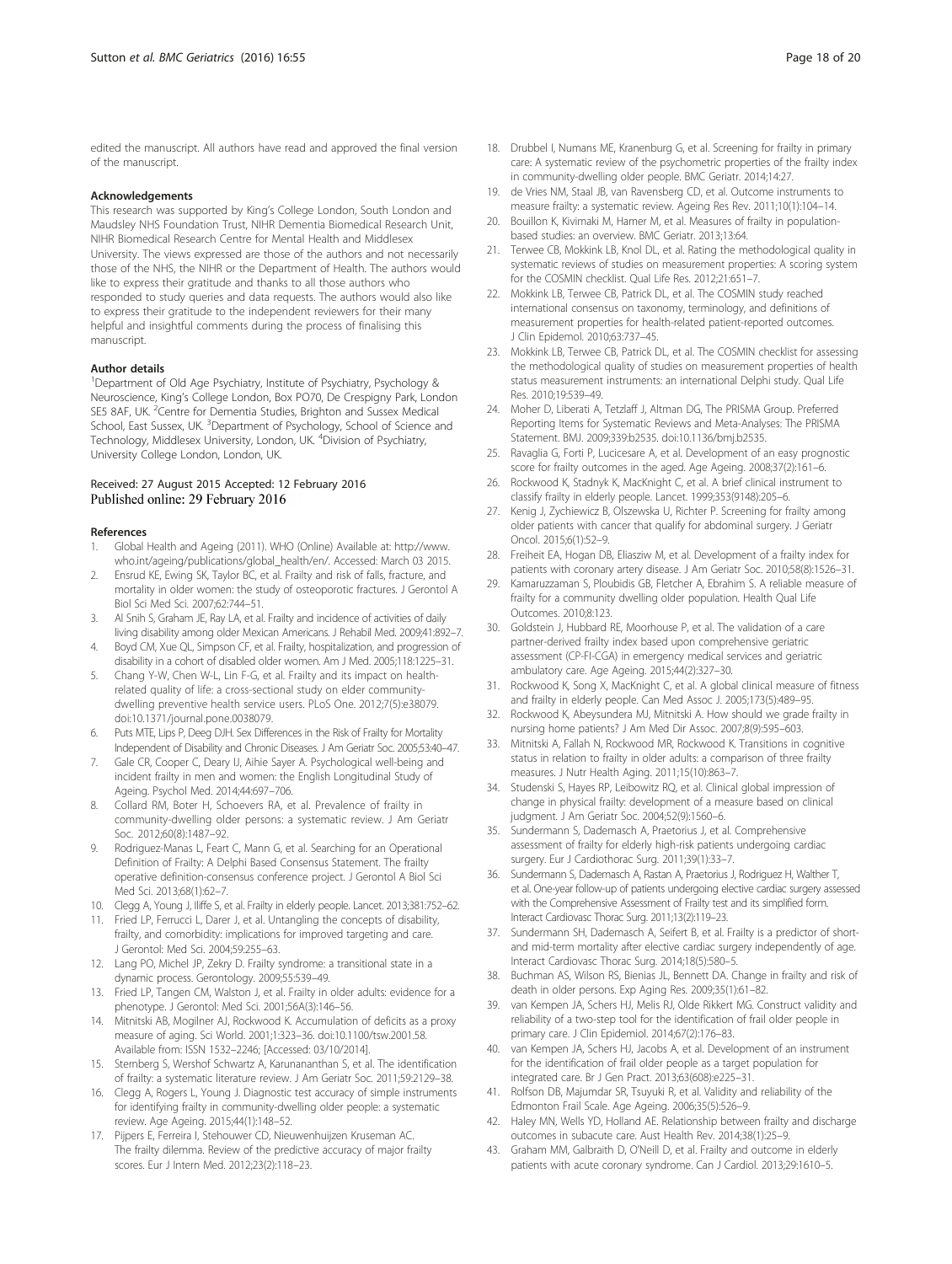- <span id="page-18-0"></span>44. de Vries NM, Staal JB, Olde Rikkert MG, Nijhuis-van der Sanden MW. Evaluative frailty index for physical activity (EFIP): a reliable and valid instrument to measure changes in level of frailty. Phys Ther. 2013;93(4):551–61.
- 45. Jones DM, Song X, Rockwood K. Operationalizing a frailty index from a standardized comprehensive geriatric assessment. J Am Geriatr Soc. 2004;52(11):1929–33.
- 46. Jones D, Song X, Mitnitski A, Rockwood K. Evaluation of a frailty index based on a comprehensive geriatric assessment in a population based study of elderly Canadians. Aging Clin Exp Res. 2005;17(6):465–71.
- 47. Pilotto A, Rengo F, Marchionni N, et al. Comparing the prognostic accuracy for all-cause mortality of frailty instruments: a multicentre 1-year follow-up in hospitalized older patients. PLoS One. 2012;7(1):e29090. doi[:10.1371/journal.pone.0029090.](http://dx.doi.org/10.1371/journal.pone.0029090)
- 48. Mitnitski AB, Graham JE, Mogilner AJ, Rockwood K. Frailty, fitness and latelife mortality in relation to chronological and biological age. BMC Geriatr. 2002;2:1. doi[:10.1186/1471-2318-2-1.](http://dx.doi.org/10.1186/1471-2318-2-1)
- 49. Drubbel I, Bleijenberg N, Kranenburg G, et al. Identifying frailty: do the Frailty Index and Groningen Frailty Indicator cover different clinical perspectives? A cross-sectional study. BMC Fam Pract. 2013;14:64.
- 50. Drubbel I, de Wit NJ, Bleijenberg N, et al. Prediction of adverse health outcomes in older people using a frailty index based on routine primary care data. J Gerontol A Biol Sci Med Sci. 2013;68(3):301–8.
- 51. Tocchi C, Dixon J, Naylor M, et al. Development of a frailty measure for older adults: the frailty index for elders. J Nurs Meas. 2014;22(2):223–40.
- 52. Cesari M, Demougeot L, Boccalon H, et al. A self-reported screening tool for detecting community-dwelling older persons with frailty syndrome in the absence of mobility disability: the FiND questionnaire. PLoS One. 2014;9(7):e101745.
- 53. Doba N, Tokuda Y, Goldstein NE, et al. A pilot trial to predict frailty syndrome: the Japanese Health Research Volunteer Study. Exp Gerontol. 2012;47(8):638–43.
- 54. Bielderman A, van der Schans CP, van Lieshout MR, et al. Multidimensional structure of the Groningen Frailty Indicator in community-dwelling older people. BMC Geriatr. 2013;13:86.
- 55. Daniels R, van Rossum E, Beurskens A, et al. The predictive validity of three self-report screening instruments for identifying frail older people in the community. BMC Public Health. 2012;12:69.
- 56. Hoogendijk EO, van der Horst HE, Deeg DJ, et al. The identification of frail older adults in primary care: comparing the accuracy of five simple instruments. Age Ageing. 2013;42(2):262–5.
- 57. Metzelthin SF, Daniels R, van Rossum E, et al. The psychometric properties of three self-report screening instruments for identifying frail older people in the community. BMC Public Health. 2010;10:176.
- 58. Peters LL, Boter H, Buskens E, Slaets JPJ. Measurement properties of the groningen frailty indicator in home-dwelling and institutionalized elderly people. JAMDA. 2012;13:546–51.
- Schuurmans H, Steverink N, Lindenberg S, et al. Old or frail: what tells us more? J Gerontol A Biol Sci Med Sci. 2004;59A(9):962–5.
- 60. Smets IH, Kempen GI, Janssen-Heijnen ML, et al. Four screening instruments for frailty in older patients with and without cancer: a diagnostic study. BMC Geriatr. 2014;14:26.
- 61. Steverink N, Slates JPJ, Schuurmans H, van Lis M. Measuring frailty: Developing and testing the GFI (Groningen Frailty indicatior). Gerontologist. 2001;41(1):236–7.
- 62. Tegels JJ, de Maat MF, Hulsewe KW, et al. Value of geriatric frailty and nutritional status assessment in predicting postoperative mortality in gastric cancer surgery. J Gastrointest Surg. 2014;18(3):439–45.
- 63. Guilley E, Ghisletta P, Armi F, et al. Dynamics of frailty and dependence in a five-year longitudinal study of octogenarians. Res Aging. 2008;30(3):299–317.
- 64. Chin A, Paw MJ, Dekker JM, Feskens EJ, et al. How to select a frail elderly population? A comparison of three working definitions. J Clin Epidemiol. 1999;52(11):1015–21.
- 65. Chin A, Paw MJ, de Groot LC, van Gend SV, et al. Inactivity and weight loss: effective criteria to identify frailty. J Nutr Health Aging. 2003;7(1):55–60.
- Di Bari M, Profili F, Bandinelli S, et al. Screening for frailty in older adults using a postal questionnaire: rationale, methods, and instruments validation of the INTER-FRAIL study. J Am Geriatr Soc. 2014;62(10):1933–7.
- 67. Jung H-W, Kim S-W, Ahn S, et al. Prevalence and outcomes of frailty in Korean elderly population: comparisons of a multidimensional frailty index with two phenotype models. PLoS One. 2014;9(2):e87958. doi[:10.1371/journal.pone.0087958.](http://dx.doi.org/10.1371/journal.pone.0087958)
- 68. Amici A, Baratta A, Linguanti A, et al. The Marigliano-Cacciafesta Polypathological Scale: A tool for assessing fragility. Arch Gerontol Geriatr. 2008;46(3):327–34.
- 69. Kim H, Higgins PA, Canaday DH, et al. Frailty assessment in the geriatric outpatient clinic. Geriatr Gerontol Int. 2014;14:78–83.
- 70. Kulminski AM, Ukraintseva SV, Kulminskaya IV, et al. Cumulative deficits better characterize susceptibility to death in elderly people than phenotypic frailty: lessons from the Cardiovascular Health Study. J Am Geriatr Soc. 2008;56(5):898–903.
- 71. Carriere I, Colvez A, Favier F, et al. Hierarchical components of physical frailty predicted incidence of dependency in a cohort of elderly women. J Clin Epidemiol. 2005;58(11):1180–7.
- 72. Pijpers E, Ferreira I, van de Laar RJ, et al. Predicting mortality of psychogeriatric patients: a simple prognostic frailty risk score. Postgrad Med J. 2009;85:464–9.
- 73. de Souto BP, Greig C, Ferrandez A-M. Detecting and categorizing frailty status in older adults using a self-report screening instrument. Arch Gerontol Geriatr. 2012;54:249–54.
- 74. Romero-Ortuno R, Walsh CD, Lawlor BA, Kenny RA. A frailty instrument for primary care: findings from the Survey of Health, Ageing and Retirement in Europe (SHARE). BMC Geriatr. 2010;10:57.
- 75. Romero Ortuno R. The Frailty Instrument for primary care of the Survey of Health, Ageing and Retirement in Europe (SHARE-FI): results of the Spanish sample. Rev Esp Geriatr Gerontol. 2011;46(5):243–9.
- 76. Romero-Ortuno R, O'Shea D, Kenny RA. The SHARE frailty instrument for primary care predicts incident disability in a European population-based sample. Qual Prim Care. 2011;19(5):301–9.
- 77. Romero-Ortuno R. The SHARE operationalized frailty phenotype: A comparison of two approaches. Eur Geriatr Med. 2013;4:255–9.
- 78. Romero-Ortuno R. The frailty instrument for primary care of the survey of health, ageing and retirement in Europe predicts mortality similarly to a frailty index based on comprehensive geriatric assessment. Geriatr Gerontol Int. 2013;13(2):497–504.
- 79. Romero-Ortuno R, Soraghan C. A Frailty Instrument for primary care for those aged 75 years or more: findings from the Survey of Health, Ageing and Retirement in Europe, a longitudinal population-based cohort study (SHARE-FI75+). BMJ Open. 2014;4:e006645. doi:[10.1136/bmjopen-2014-006645](http://dx.doi.org/10.1136/bmjopen-2014-006645).
- 80. Bilotta C, Nicolini P, Case A, et al. Frailty syndrome diagnosed according to the Study of Osteoporotic Fractures (SOF) criteria and adverse health outcomes among community-dwelling older outpatients in Italy. A oneyear prospective cohort study. Arch Gerontol Geriatr. 2012;54(2):23–8.
- 81. Ensrud KE, Ewing SK, Taylor BC, et al. Comparison of 2 frailty indexes for prediction of falls, disability, fractures, and death in older women. Arch Intern Med. 2008;168(4):382–9.
- 82. Strawbridge WJ, Shema SJ, Balfour JL, et al. Antecedents of frailty over three decades in an older cohort. J Gerontol B Psychol Sci Soc Sci. 1998;53(1):9–16.
- 83. Matthews M, Lucas A, Boland R, et al. Use of a questionnaire to screen for frailty in the elderly: An exploratory study. Aging Clin Exp Res. 2004;16:34–40.
- 84. De Witte N, Gobbens R, De Donder L, et al. The comprehensive frailty assessment instrument: development, validity and reliability. Geriatr Nurs. 2013;34(4):274–81.
- 85. De Witte N, Gobbens R, De Donder L, et al. Validation of the comprehensive frailty assessment instrument against the tilburg frailty indicator. Eur Geriatr Med. 2013;4:248–54.
- 86. Garcia-Garcia FJ, Carcaillon L, Fernandez-Tresguerres J, et al. A new operational definition of frailty: the Frailty Trait Scale. J Am Med Dir Assoc. 2014;15(5):371.
- 87. Lopez D, Flicker L, Dobson A. Validation of the Frail Scale in a cohort of older Australian women. J Am Geriatr Soc Jan. 2012;60(1):171–3.
- 88. Andreasen J, Sørensen EE, Gobbens RJJ, et al. Danish version of the Tilburg Frailty Indicator–translation, cross-cultural adaption and validity pretest by cognitive interviewing. Arch Gerontol Geriatr. 2014;59(1):32–8.
- 89. Gobbens RJ, van Assen MA. The prediction of quality of life by physical, psychological and social components of frailty in community-dwelling older people. Qual Life Res. 2014;23(8):2289–300.
- 90. Gobbens RJJ, van Assen MA, Luijkx KG, et al. Determinants of Frailty. J Am Med Dir Assoc. 2010;10:356–64.
- 91. Gobbens RJ, van Assen MA, Luijkx KG, et al. The Tilburg Frailty Indicator: psychometric properties. J Am Med Dir Assoc. 2010;11(5):344–55.
- 92. Gobbens RJJ, van Assen MA, Luijkx KG, Schols JMGA. The predictive validity of the Tilburg Frailty Indicator: Disability, health care utilization, and quality of life in a population at risk. Gerontologist. 2012;52(5):619–31.